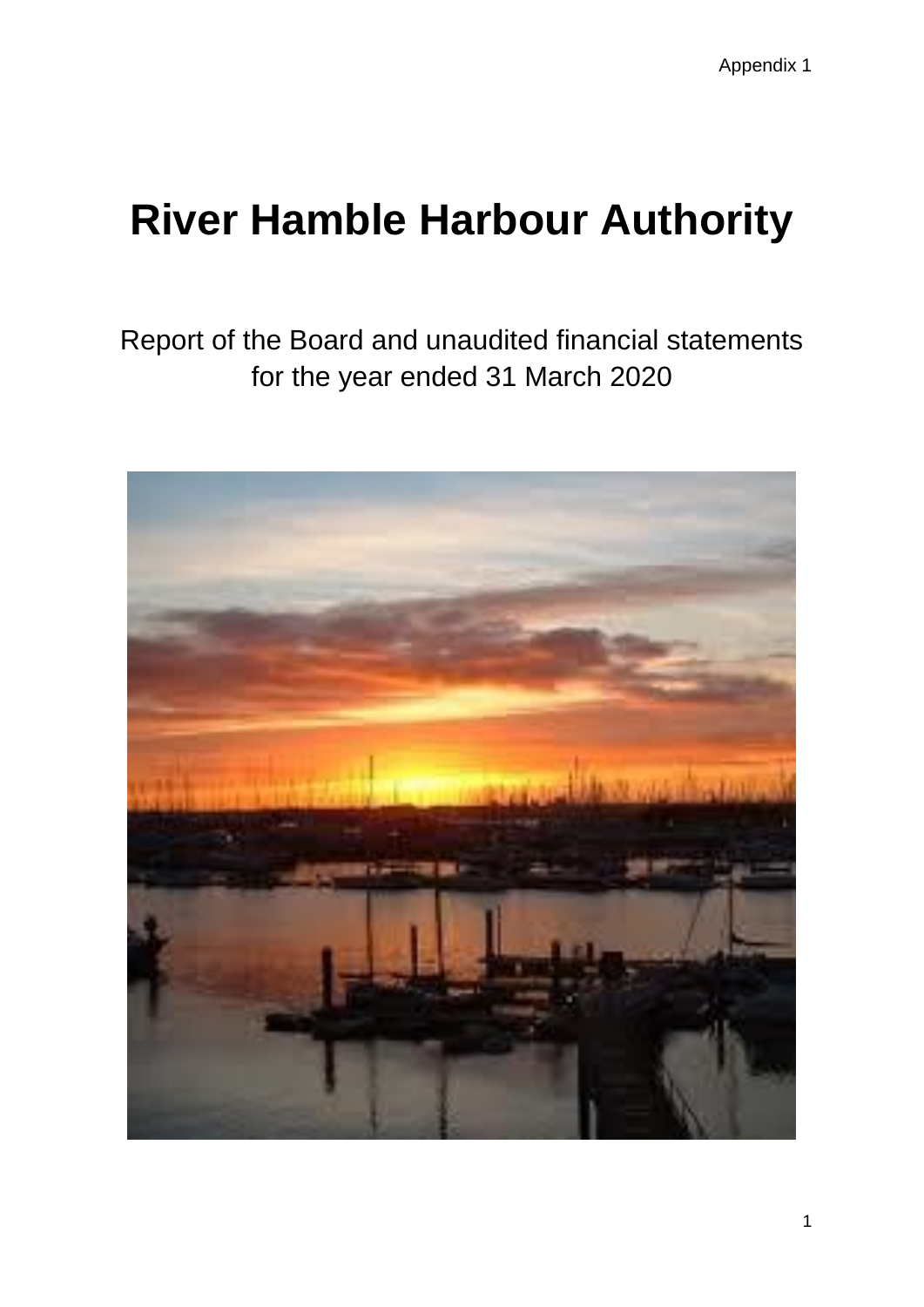## **Contents of the Financial Statements for the period ended 31 March 2020**

# **Page** Report of the Board 3 Harbour Master's report 5 Accountant's report 7 Income and Expenditure Statement 8 Statement of Financial Position 60 and 100 and 100 and 100 and 100 and 100 and 100 and 100 and 100 and 100 and 100 and 100 and 100 and 100 and 100 and 100 and 100 and 100 and 100 and 100 and 100 and 100 and 100 and 100 and Notes to the financial statements 11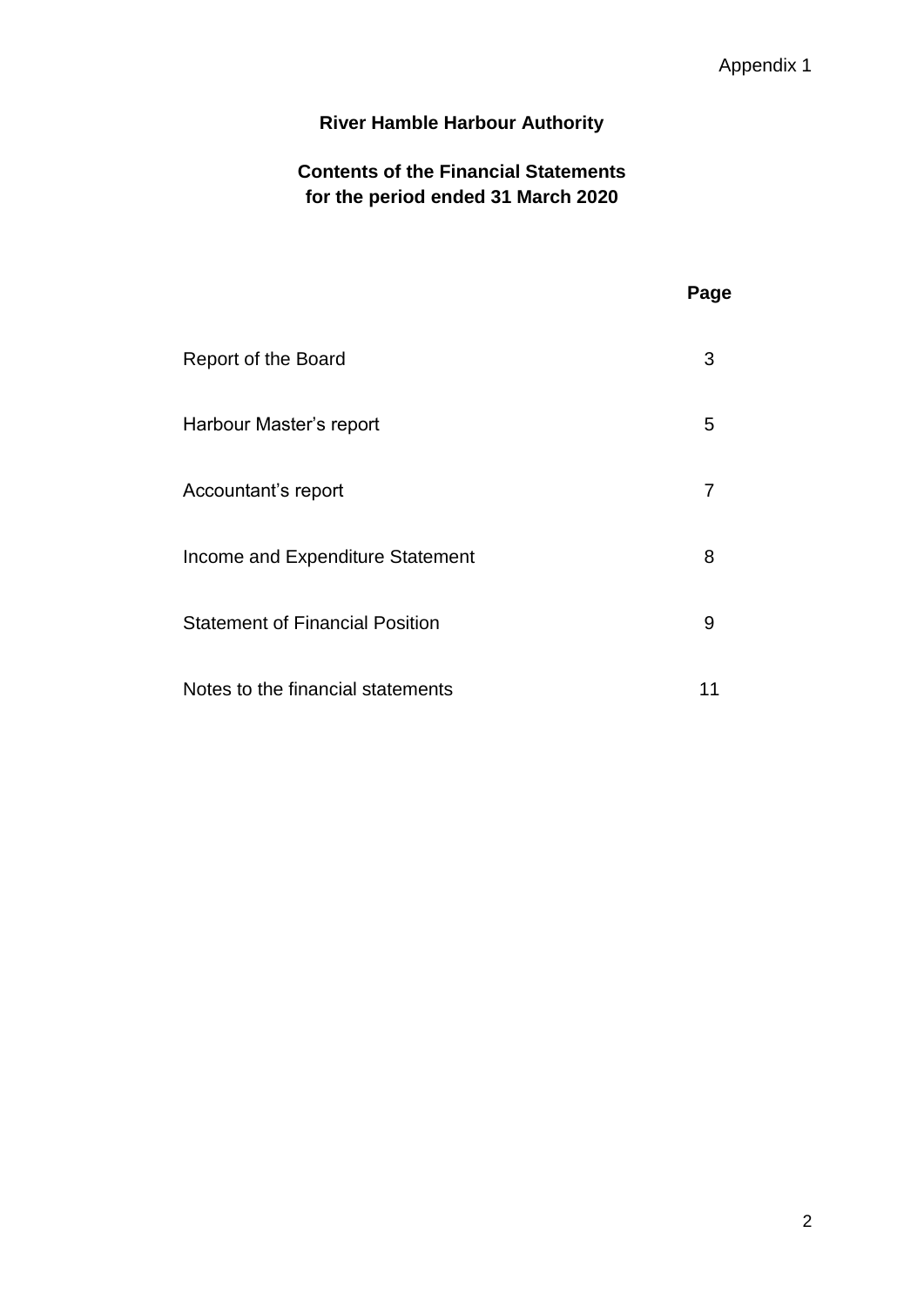## Report of the Board for the year ended 31 March 2020

Hampshire County Council is the statutory Harbour Authority for the River Hamble Harbour. Responsibility for the governance of the River Hamble was transferred to Hampshire County Council in 1970 and the harbour has operated as a municipal port ever since.

Section 42 of the Harbours Act 1964, as amended by paragraph 10 of Schedule 6 to the Transport Act 1981, requires every statutory Harbour Authority to prepare an annual statement of accounts for the harbour activities in accordance with the requirements of the Companies Act 2006, for submission to the Secretary of State for Transport.

All harbour undertakings carried out by Hampshire County Council are part of the County Council's service provision to residents, and there is no separate legal entity in place to which the provisions apply. As such these accounts have been prepared for the River Hamble Harbour Authority in a style which is consistent with the reporting requirements of the Companies Act 2006.

Hampshire County Council delegates its executive decision making function to the River Hamble Harbour Board. The County Council and the representatives on the Harbour Board form a democratically accountable body responsible for overseeing the operation of the harbour and the impacts from it. The following members served on the Harbour Board during the year:

- Hampshire County Council:
	- o Councillor Keith Evans (Chairman)
	- o Councillor Keith House
	- o Councillor Peter Latham
- Independent Board Members:
	- o David Jobson (Recreation)
	- o Chris Moody (Marine Industry)
	- o Nikki Hiorns (Environment)
- Marine Director:
	- o Jason Scott (Harbour Master)

In addition, the River Hamble Management Committee (constituted in accordance with the River Hamble Harbour Revision Order 1969, as subsequently amended) provides policy advice to the Harbour Board and is responsible for scrutinising the Harbour Board's decisions. The Management Committee is comprised nineteen members: ten County Councillors (one of whom acts as the Committee Chairman),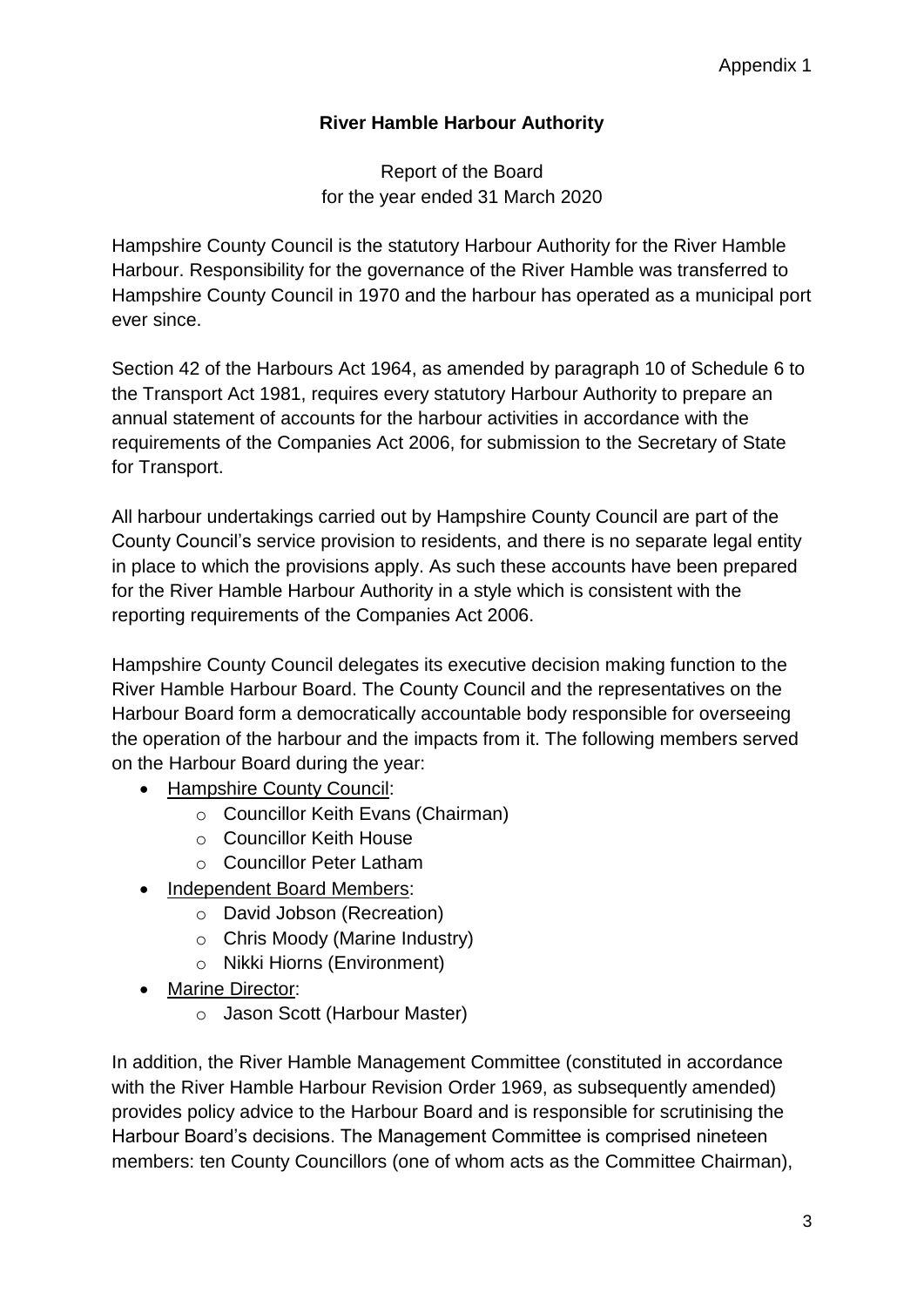three District Council Councillors (one from Eastleigh, one from Fareham and one from Winchester) and representatives from each of the following interested parties: Associated British Ports; Association of River Hamble Yacht Clubs; British Marine Federation; Hamble River Boatyard and Marine Operators Association; the Berth and Mooring Holders; and the Royal Yachting Association.

## **Principal Activities:**

The principal activities of the Harbour Authority during the period under review were the management of moorings, pontoons and associated harbour facilities, and ensuring the safe and efficient operation of the River Hamble Harbour.

## **Political and Charitable donations:**

No charitable donations were made during the year (2019/20 £nil).

These accounts have been prepared in accordance with the special provisions of Part 15 of the Companies Act 2006 relating to small companies and in accordance with Financial Reporting Standard 102 Section 1A *Small Entities* and in keeping with the requirements of Section 42 of the Harbours Act 1964.

The financial statements were approved and authorised for issue by the Board on 25 September 2020 and signed on its behalf by Councillor Keith Evans.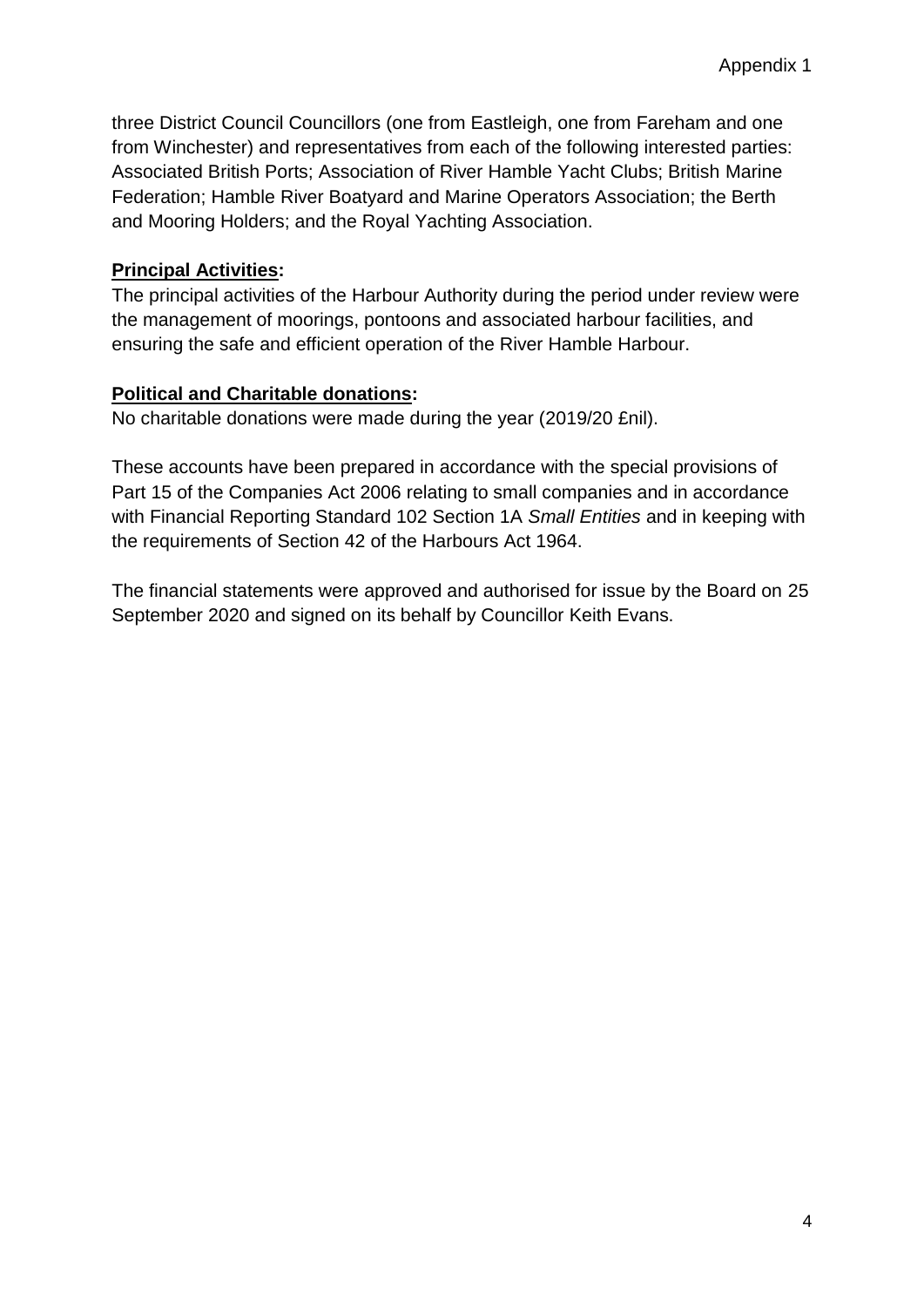Harbour Master's report for the year ended 31 March 2020

Last year's steps to safeguard income streams were prudent and have been effective. This year's report must however be influenced by the impact of Coronavirus the last few weeks of the period under report and on what that may mean for the Harbour Authority for next year and beyond.

With increasing expenditure and reduced income, steps were required last year to increase income. It will be seen from future reports that both measures taken, the increase of 5% in Harbour Dues and the proper collection of Dues on dry-launched vessels, are now delivering a secure platform upon which to assure the delivery of our mandatory Marine Safety Management System.

The stronger platform we are developing means that the annual draw on the General or Revenue Reserve in the year to 1 March 2020 to subsidise our important contribution to our Asset Replacement Reserve, servicing our vital operational infrastructure, has stopped. It will become obvious that our steps will re-build the General Reserve to a healthier credit level. On the face of things, this would indicate that we are in a position to relax on any immediate requirement to increase Harbour Dues further. I will develop this. Before I do, I would like to advertise the economical and sensible steps we have taken over the past year to put in some much-needed work into Command and Control at the Harbour Office. This building is the hub of our operational capability. Designed in the mid 1970s, it is in a first-class position to exercise our functions. It is however exposed to the weather and modern fire and health and safety requirements demanded improvements. With Hampshire County Council assistance and the organic skills of our team in the Office, the building has received the refurbishment it has needed. Investment in new windows and doors means that it is secure and dry. New technology in the form of closed-circuit television provides added security and reassurance to those berthed on our jetty. Television briefing aids provide modern situational awareness for the management of disruptive challenges such as oil spills. Much of our work to modernise the building has been conducted in-house by our patrol teams who are very skilled at Do-It-Yourself. All this has delivered a much-improved command centre at very low cost to the River User which will last.

Returning to what this set of Annual Accounts means, I will now talk about the impact of Coronavirus and how it has and may affect us over the coming year or two. In straying deliberately from this report for 2020, I will use these accurate accounts which are a strong tool with which to plan. The impact of Coronavirus on our budget over the current year will be harder to gauge. Good weather at Easter would normally have brought with it visitors' income which has been lost. We know that our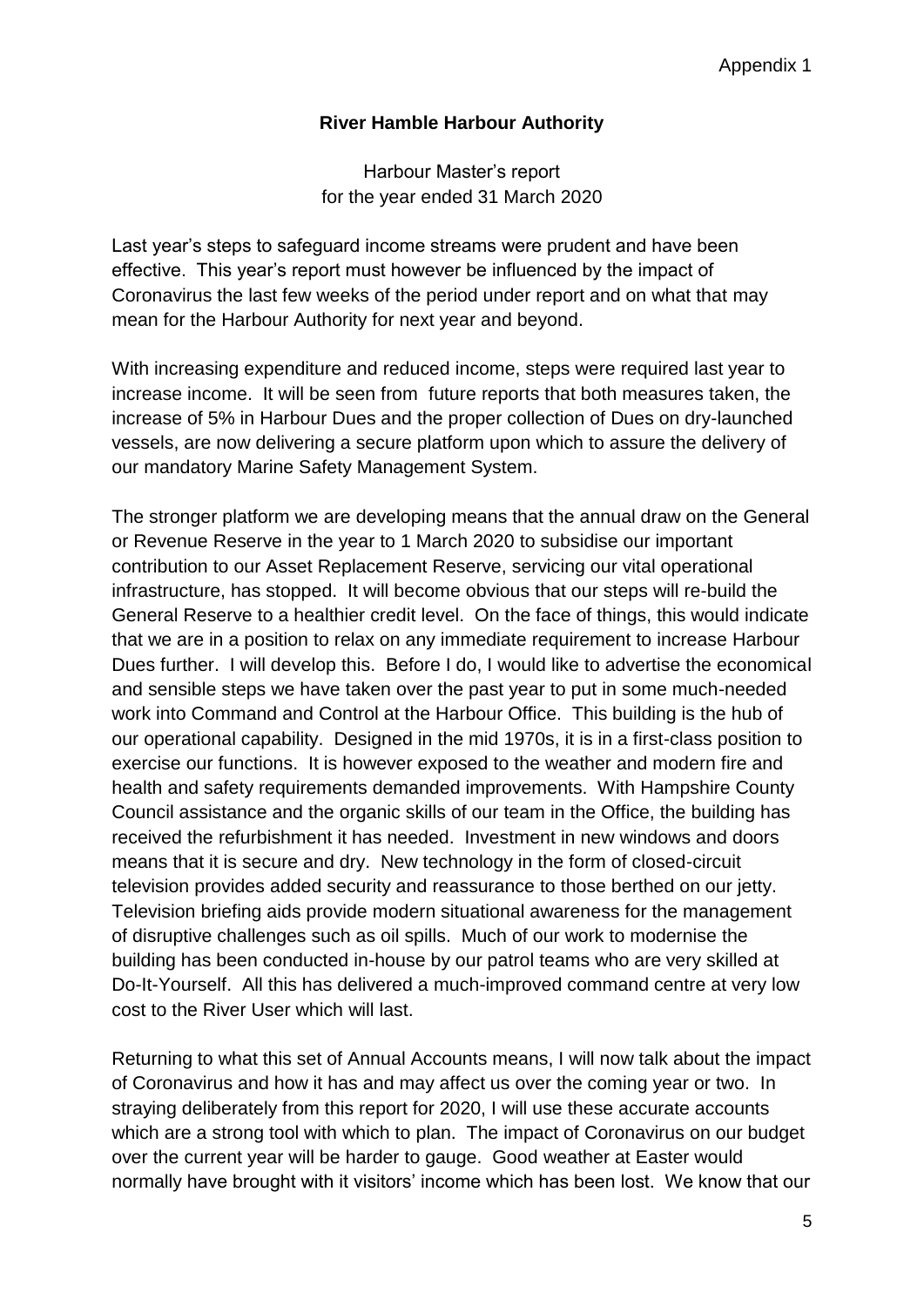income levels from visitors is currently £7,000 less than at the same time last year but also that the rate of income is greater. This could mean that, barring the imposition of further restrictions on recreational boating, this stream will be close to the level budgeted. Any further restrictions will have a negative impact. In the event that we complete the year with a £7,000 shortfall on visitors' income, the General Reserve is predicted to stand at a healthier £17,189, made in one year. Secondly, it will be recognised as prudent to consider the effect on pension funds of the Coronavirus outbreak over the next two years given the Bank of England's current assessment of the economic downturn of 9% over the current financial year (06 Aug). It would seem sensible to be prepared for the requirement to make or offset additional contributions in a proportionate and gentle manner now, rather than to be confronted by a requirement for another larger than desirable increase in the future. It is important too to recognise the impact on businesses and private individuals, all of whom have been impacted upon by recent events. Any increase recommended must also take this into consideration. Last year, the Harbour Board noted that smaller annual increases in Harbour Dues were preferable to larger one-off increases at intervals. With that in mind and with uncertainties remaining present, the intellectual basis for a small increase will be sound.

Jason Scott

Marine Director and Harbour Master River Hamble Harbour Authority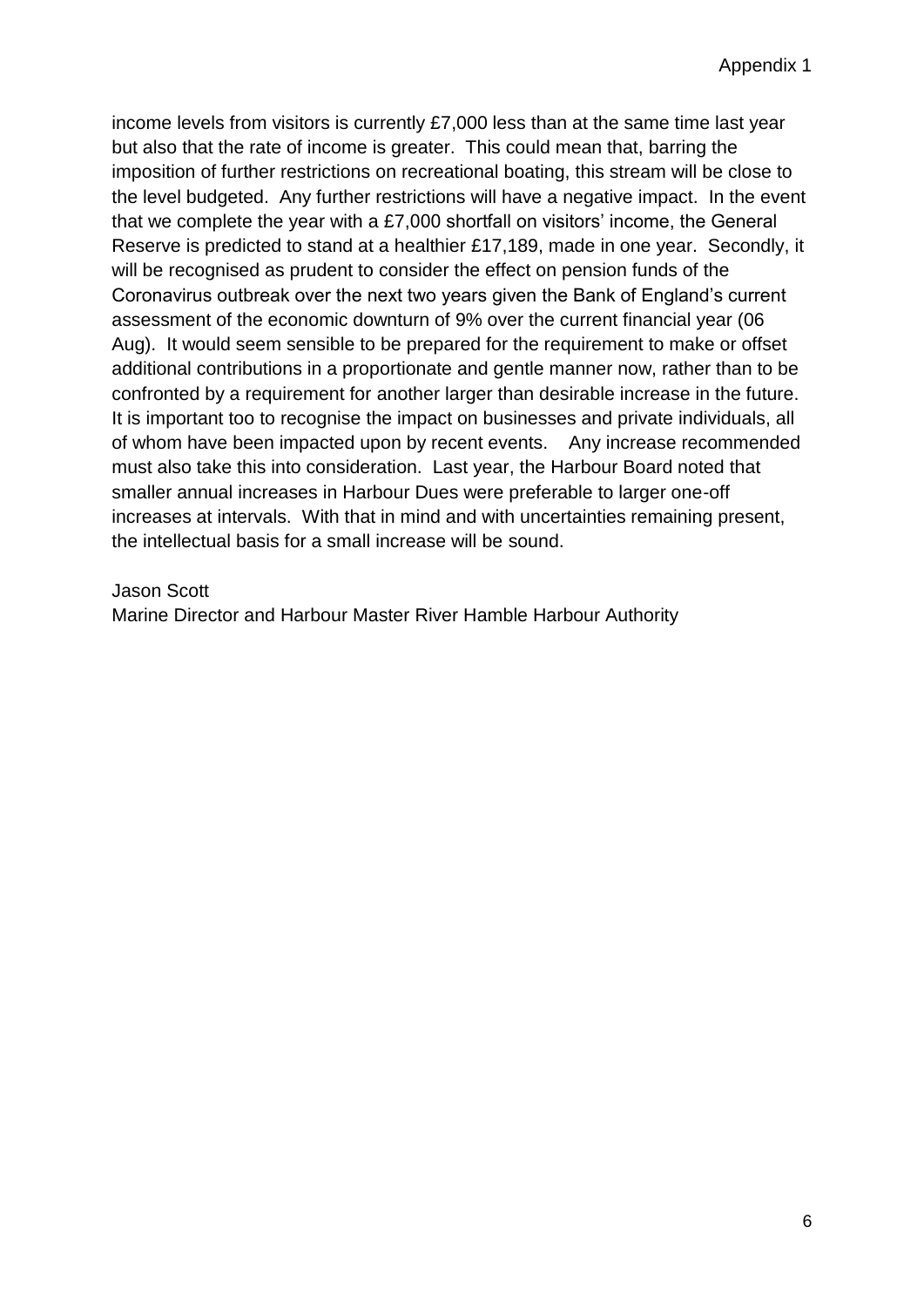#### Accountant's report for the year ended 31 March 2020

These accounts have been prepared in accordance with the requirements of the Companies Act 2006 and comprise the Income Statement, the Statement of Financial Position and related notes.

The River Hamble Harbour Authority meets the small company criteria contained in section 382 of the Companies Act 2006.

Under section 477 of the Companies Act 2006, a company that qualifies as a small company is exempt from the requirements of the Act relating to the audit of accounts for that year. These accounts are therefore presented unaudited.

The financial transactions, assets and liabilities of the River Hamble Harbour Authority are also included within the statutory accounts of Hampshire County Council. These are presented in accordance with the Accounts & Audit Regulations 2015 and are published at

<https://www.hants.gov.uk/aboutthecouncil/budgetspendingandperformance/accounts>

Signed: Date:

Anne Hibbert Corporate Accounting Manager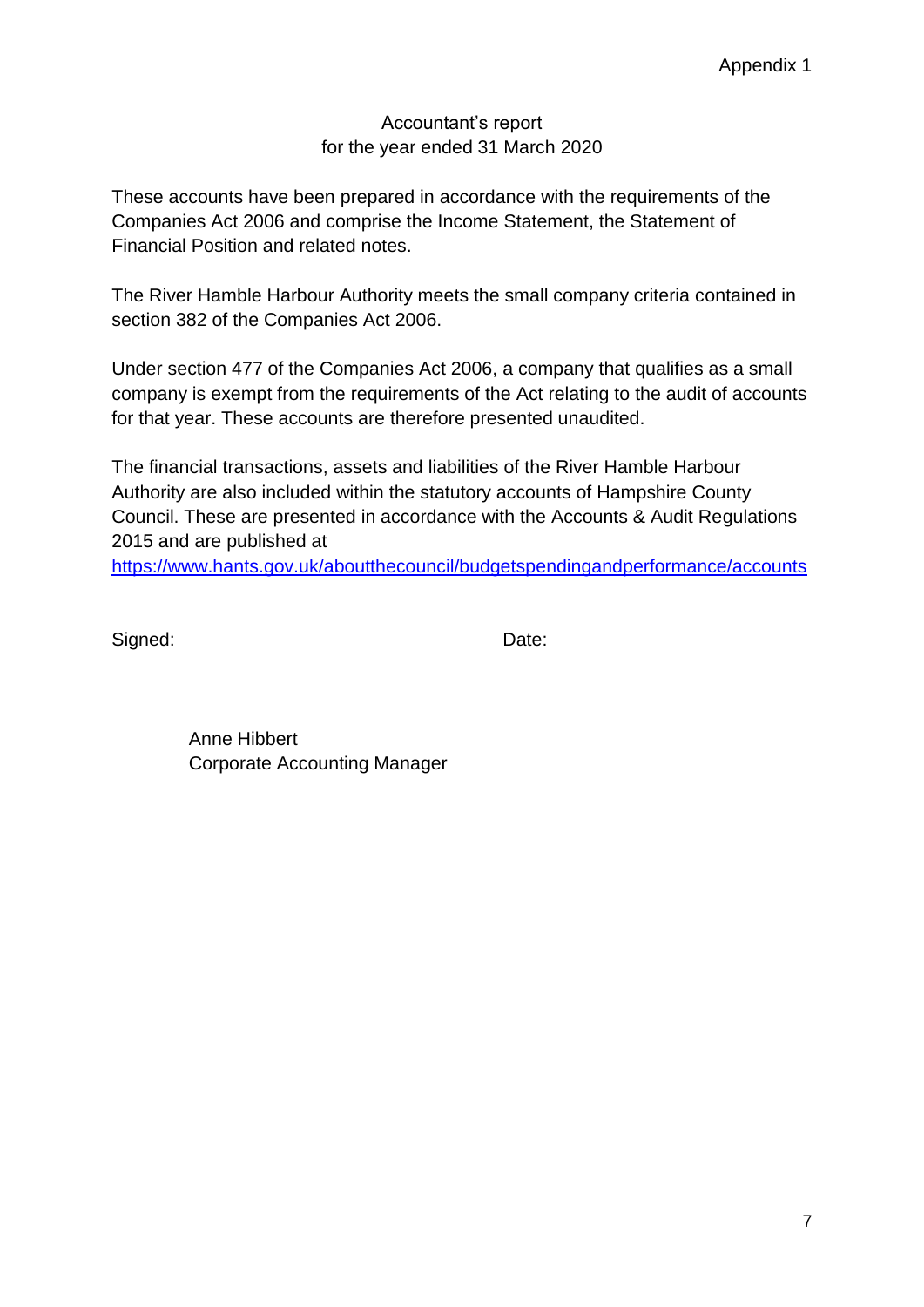## **Income and Expenditure statement for the year ended 31 March 2020**

|                                                     | <b>Notes</b>   | 2019/20   | 2018/19   |
|-----------------------------------------------------|----------------|-----------|-----------|
|                                                     |                | £         | £         |
| <b>Turnover</b>                                     | $\overline{2}$ | 545,818   | 532,663   |
| <b>Other operating income</b>                       | 3              | 85,863    | 81,464    |
|                                                     |                | 631,681   | 614,127   |
| <b>Staff costs</b>                                  | 4              |           |           |
| <b>Salaries</b>                                     |                | 356,225   | 344,636   |
| National Insurance                                  |                | 33,453    | 32,536    |
| <b>Pension Contributions</b>                        |                | 78,036    | 71,227    |
| Other employee expenses                             |                | 3,436     | 5,795     |
| <b>Staff Advertising / Interview Expenses</b>       |                | 0         | 0         |
|                                                     |                | 471,150   | 454,194   |
| Depreciation and other amounts written off          |                |           |           |
| tangible and intangible fixed assets                | 11             | 35,080    | 38,984    |
| <b>Other operating charges</b>                      |                |           |           |
| Rent/Rates/Leases                                   | 5              | 26,484    | 32,754    |
| <b>Utilities</b>                                    |                | 3,976     | 3,420     |
| <b>Other Premises Costs</b>                         |                | 3,819     | 2,177     |
| Boats - Repairs & Expenses                          | 6              | 11,313    | 9,944     |
| <b>Staff Travel</b>                                 |                | 970       | 1,132     |
| Insurance                                           |                | 1,600     | 1,690     |
| <b>Office Expenses</b>                              | 7              | 24,033    | 26,986    |
| <b>Environmental Maintenance</b>                    | 8              | 2,375     | 4,012     |
| <b>Public Jetties &amp; Navigational Safety</b>     |                | 6,541     | 5,812     |
| Services provided by Hampshire County               |                |           |           |
| Council                                             | $9$            | 42,288    | 38,465    |
| <b>Other Services (including Designated Person)</b> |                | 9,570     | 9,570     |
| Oil Spill Response                                  |                | 4,364     | 4,290     |
| <b>CCTV</b>                                         |                | 130       | 130       |
| Projects funded by Reserves                         | 10             | 64,099    | 12,663    |
|                                                     |                | 201,562   | 153,045   |
| Profit/(loss) for the financial year                | 14             | (76, 111) | (32, 095) |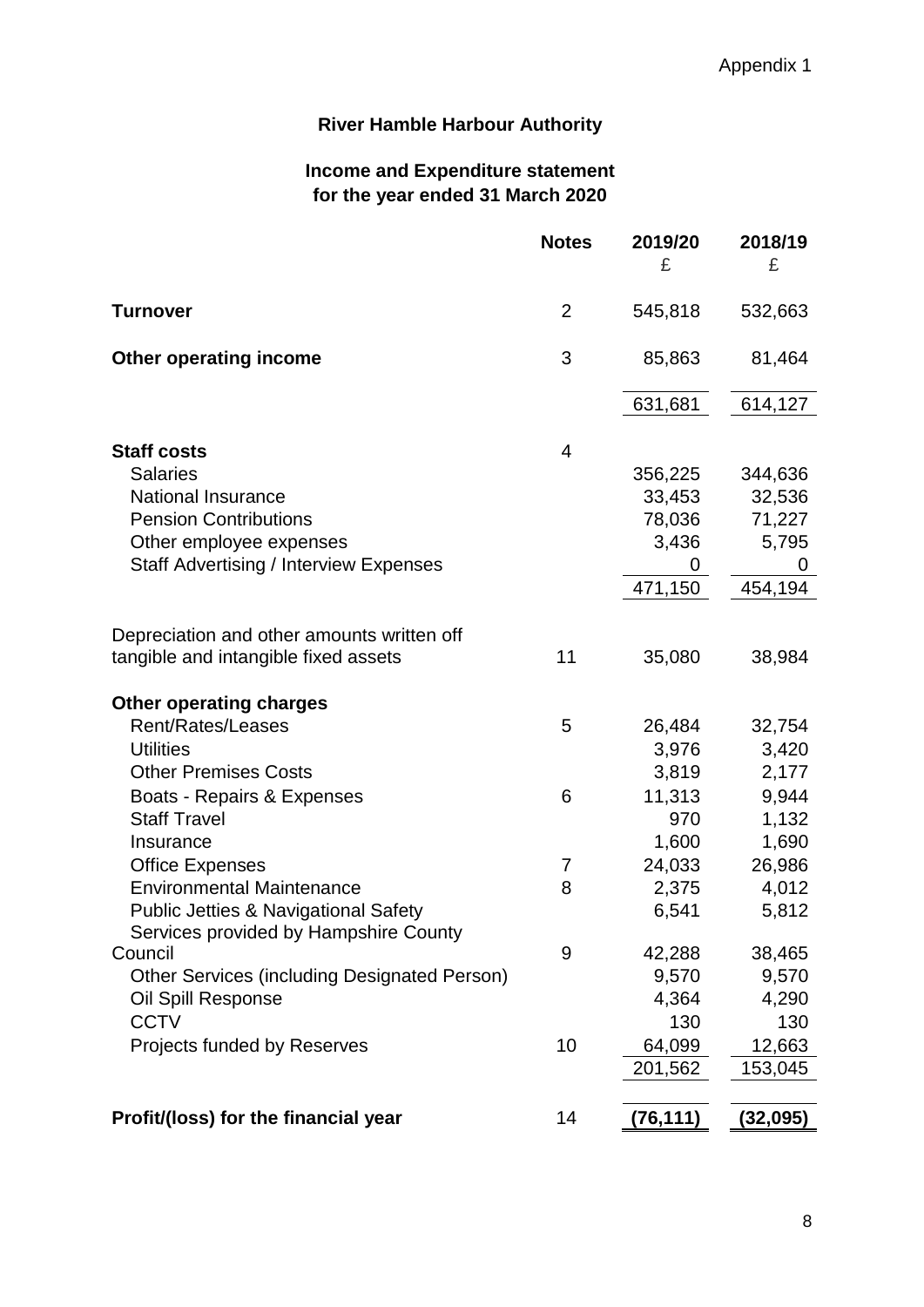## **Statement of Financial Position as at 31 March 2020**

|                                                                     | <b>Notes</b> | 2019/20                      |         | 2018/19                      |         |
|---------------------------------------------------------------------|--------------|------------------------------|---------|------------------------------|---------|
|                                                                     |              | £                            | £       | £                            | £       |
| <b>Fixed assets</b><br>Tangible assets                              | 11           |                              | 344,730 |                              | 378,310 |
| <b>Current assets</b><br><b>Debtors</b><br>Cash at bank and in hand | 12           | 34,624<br>917,490<br>952,114 |         | 29,265<br>931,855<br>961,120 |         |
| <b>Creditors: Amounts falling due</b><br>within one year            | 13           | 409,934                      |         | 376,409                      |         |
| <b>Net current assets</b>                                           |              |                              | 542,180 |                              | 584,711 |
| <b>Total assets less current</b><br>liabilities                     |              |                              | 886,910 |                              | 963,021 |
| <b>Net assets</b>                                                   |              |                              | 886,910 |                              | 963,021 |
| <b>Reserves</b><br>Profit and loss account                          | 14           |                              | 886,910 |                              | 963,021 |
|                                                                     |              |                              | 886,910 |                              | 963,021 |

For the year ended 31 March 2020 the River Hamble Harbour Authority was entitled to exemption from audit under section 477 of the Companies Act 2006 relating to small companies.

No notice has been received in accordance with section 476 of the Companies Act 2006 that requires the River Hamble Harbour Authority to obtain an audit.

The Board acknowledges its responsibilities for complying with the requirements of the Act with respect to accounting records and for preparing accounts which give a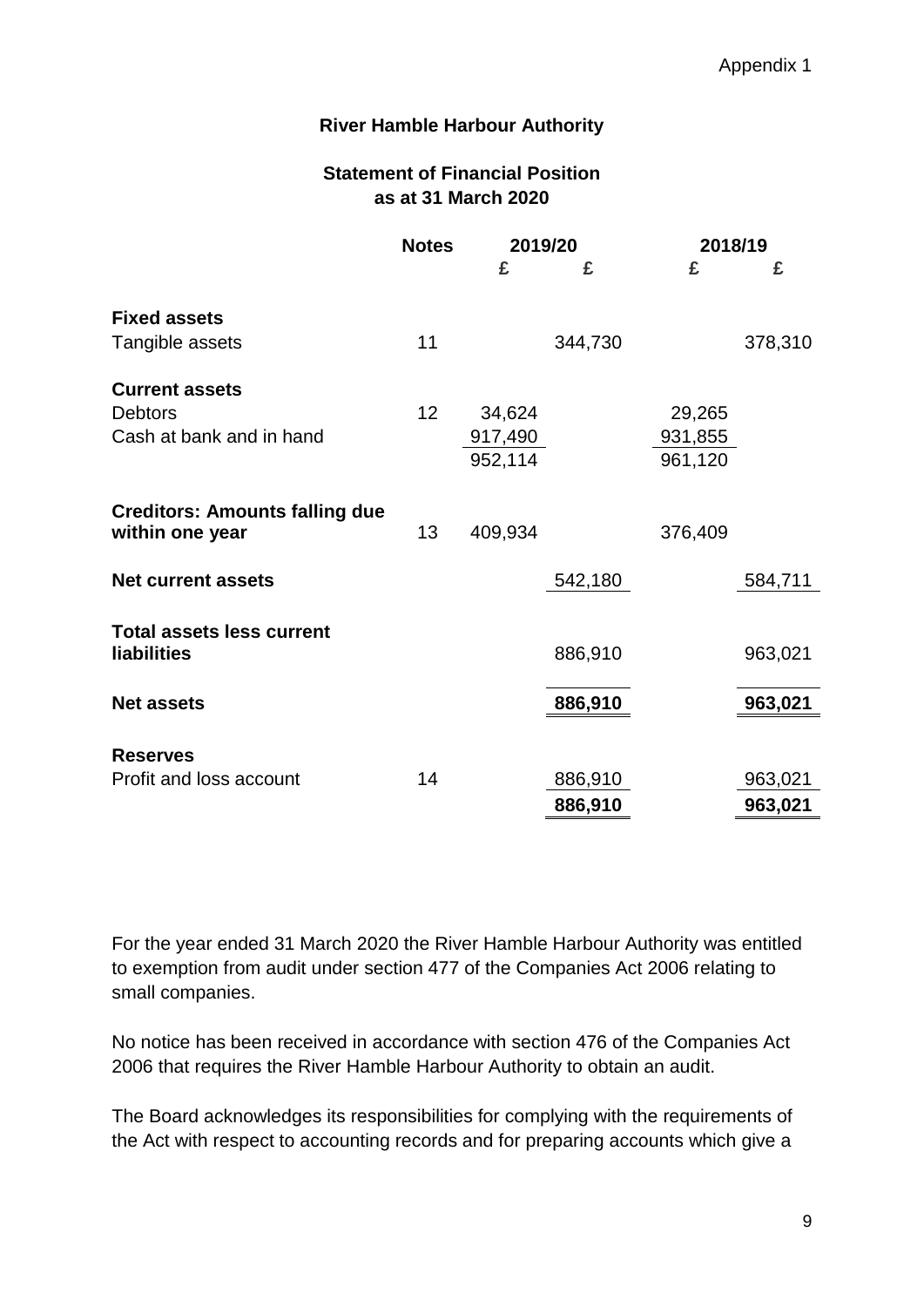true and fair view of the state of affairs of the River Hamble Harbour and of the profit or loss for the financial year.

These accounts have been prepared in accordance with the special provisions of Part 15 of the Companies Act 2006 relating to small companies and in accordance with Financial Reporting Standard 102 Section 1A *Small Entities.*

The financial statements were approved and authorised for issue by the Harbour Board and signed on its behalf by

on

Councillor Keith Evans Chairman of the Board

The notes on pages 11 to 16 form an integral part of these financial statements.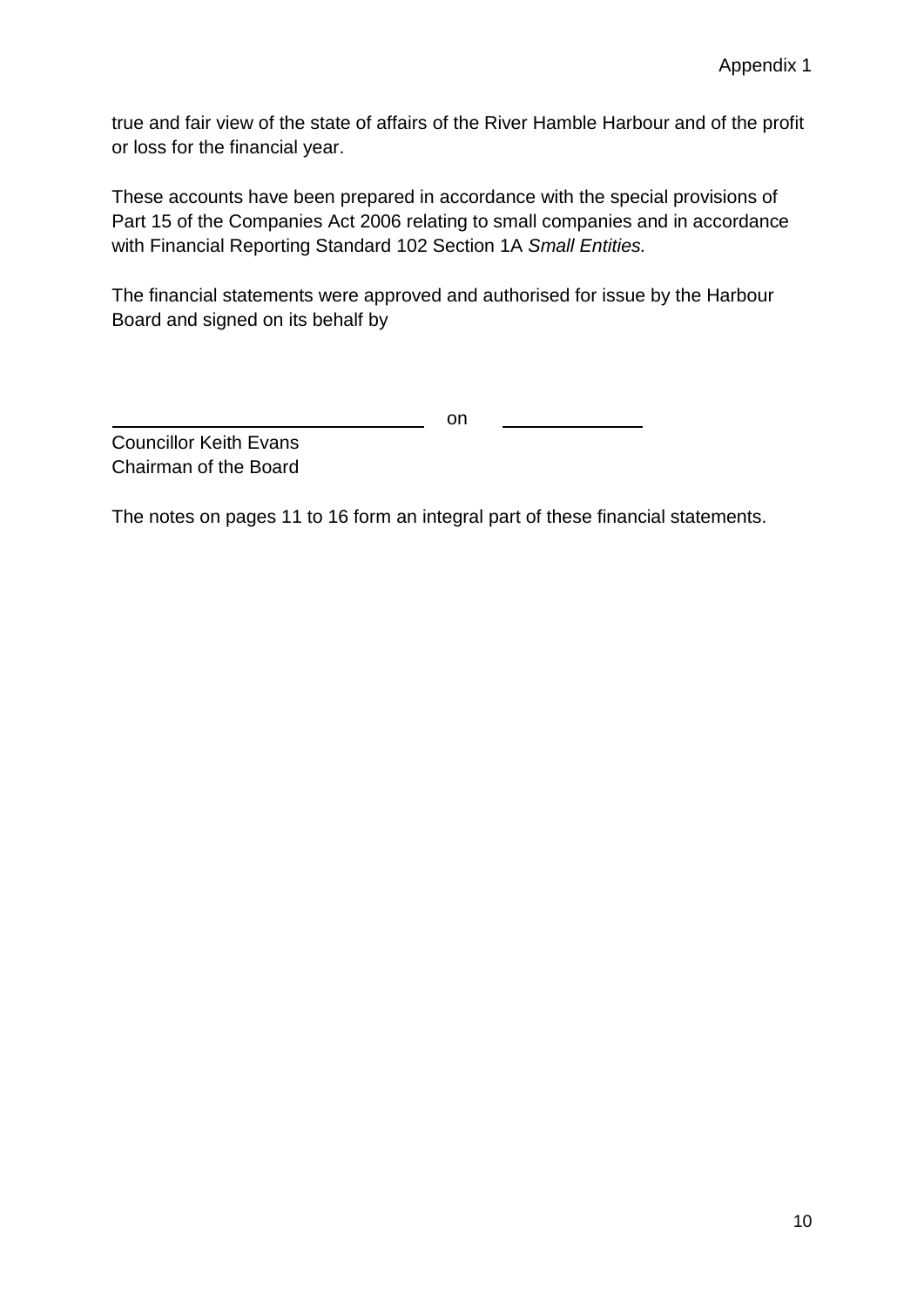Notes to the financial statements for the year ended 31 March 2020

## **1 Accounting policies**

#### **1.1 Accounting convention**

The financial statements have been prepared under the historical cost convention and in accordance with the special provisions of Part 15 of the Companies Act 2006 relating to small companies and in accordance with Financial Reporting Standard 102 Section 1A *Small Entities.*

#### **1.2 Turnover**

Turnover represents the total value, excluding value added tax, of sales made during the year and derives from the provision of goods and services falling within the River Hamble Harbour Authority's ordinary activities.

#### **1.3 Tangible fixed assets and depreciation**

Depreciation is provided at rates calculated to write off the cost less residual value of each asset over its expected useful life, on a straight line basis. A full year of depreciation is applied in the year of purchase.

#### **2 Turnover**

The total turnover for the year has been derived from the River Hamble Harbour Authority's principal activity, wholly undertaken in the UK.

|                                      | 2019/20 | 2018/19 |
|--------------------------------------|---------|---------|
|                                      | £       | £       |
| Marinas and Boatyards                | 390,278 | 379,485 |
| <b>River Moorings</b>                | 97,496  | 100,140 |
| <b>Jetty Charges</b>                 | 19,571  | 21,803  |
| Mooring and Towing Charges           | 9,529   | 9,019   |
| <b>Commercial and Pleasure craft</b> | 13,036  | 5,779   |
| <b>Total Harbour Dues</b>            | 529,910 | 516,226 |
| <b>Visitors</b>                      | 15,908  | 16,437  |
| <b>Total turnover</b>                | 545,818 | 532,663 |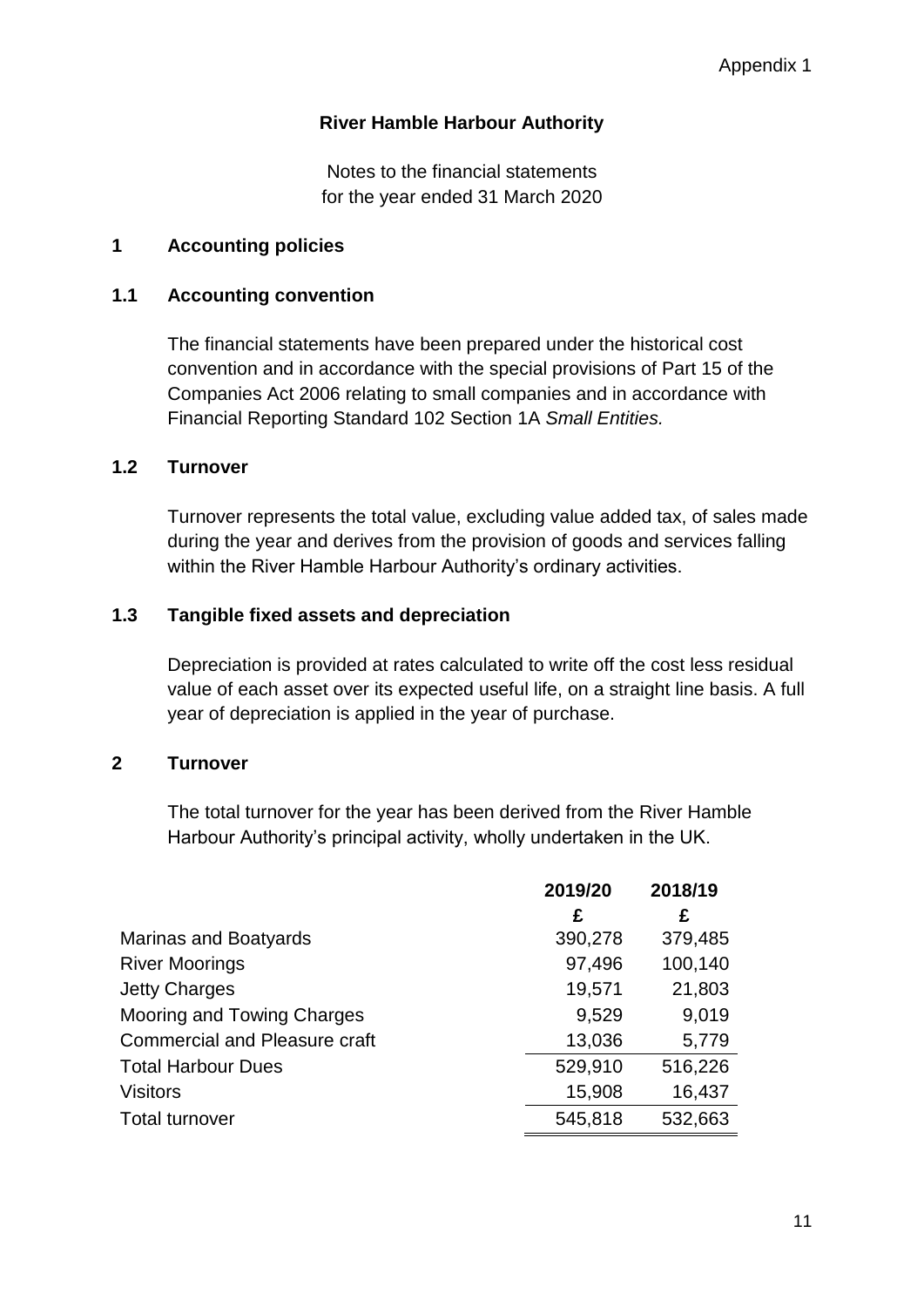## **3 Other operating income**

|                              | 2019/20 | 2018/19 |
|------------------------------|---------|---------|
|                              | £       | £       |
| Crown Estate Management Fee  | 67,240  | 68,300  |
| Miscellaneous Income         | 12,777  | 7,543   |
| Interest                     | 5,004   | 4,625   |
| Other Funding                | 842     | 996     |
| Total other operating income | 85,863  | 81,464  |

## **4 Employees**

|              | 2019/20 2018/19 |    |
|--------------|-----------------|----|
| <b>Staff</b> |                 |    |
| numbers      | 12              | 12 |

## **5 Rent Rates Leases**

|                                              | 2019/20 | 2018/19 |
|----------------------------------------------|---------|---------|
|                                              | £       | £       |
| Rent - Oil Spill Response Equipment Unit     | 4,055   | 3,903   |
| <b>Rent - Crown Estates</b>                  | 4,840   | 13,171  |
| Rent - Warsash Jetty                         | 1,829   | 1,829   |
| <b>Rent - Visitors Pontoon</b>               | 1,829   | 1,829   |
| Rent - Hamble Jetty                          | 1,829   | 1,829   |
| <b>Rent - Fishermans Pontoon</b>             | 1,829   | 1,829   |
| Rent - Harbour Master's Office               | O       | (5)     |
| <b>Business Rates - River Hamble Harbour</b> | 10,273  | 8,369   |
|                                              | 26,484  | 32,754  |

## **6 Boat repairs & expenses**

|                                            | 2019/20 | 2018/19 |
|--------------------------------------------|---------|---------|
|                                            |         |         |
| Repair, Maintenance and Boat Refurbishment | 5.126   | 3,825   |
| <b>Vehicle Running Expenses (Fuel)</b>     | 4.417   | 3,877   |
| Tools (including Chandlery)                | 1.770   | 2,242   |
|                                            | 11.313  | 9.944   |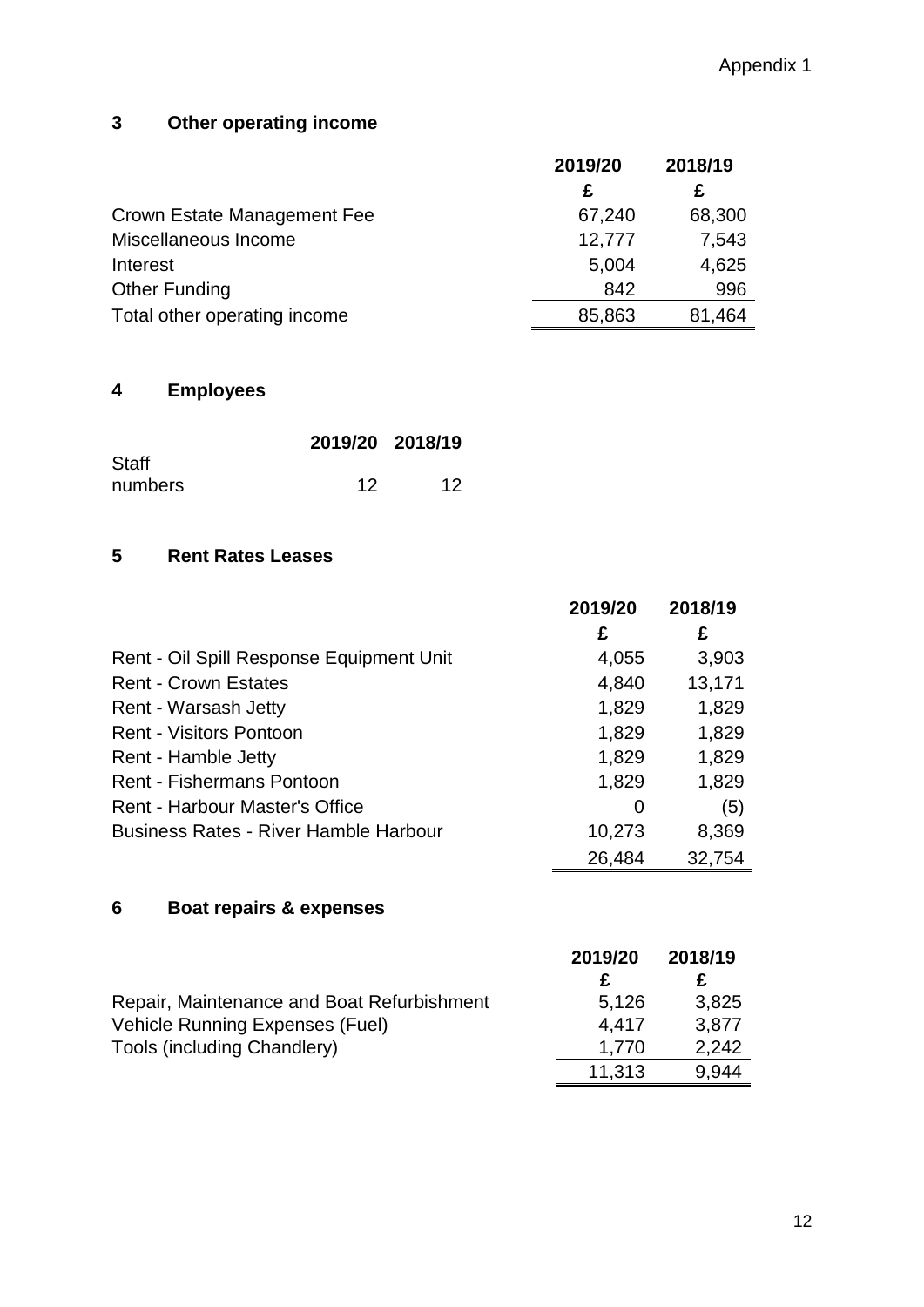## **7 Office expenses**

|                                                  | 2019/20 | 2018/19 |
|--------------------------------------------------|---------|---------|
|                                                  | £       | £       |
| Equipment                                        | 966     | 1,013   |
| First Aid Supplies/Health & Safety               | 140     | 715     |
| <b>Printing &amp; Stationery</b>                 | 1,985   | 4,719   |
| Catering/General                                 | 1,459   | 1,221   |
| <b>Retail (Crabbing Equipment)</b>               | 505     | 693     |
| Room Hire                                        | 250     | 415     |
| <b>Protective Clothing and Safety Equipment</b>  | 2,715   | 3,557   |
| <b>IT Charges</b>                                | 6,620   | 2,479   |
| Postage                                          | 489     | 1,220   |
| <b>Subscriptions</b>                             | 1,650   | 1,685   |
| <b>Promotional Events/Publicity/Publications</b> | 2,910   | 4,817   |
| Credit Card Charges (re Income Collection)       | 4,344   | 4,452   |
|                                                  | 24,033  | 26,986  |

## **8 Environmental Maintenance**

|                                                     |       | 2019/20 2018/19 |
|-----------------------------------------------------|-------|-----------------|
|                                                     |       |                 |
| <b>Waste Collection</b>                             | 1,106 | 837             |
| Clearance of Warsash Slipway                        | 395   | 3.175           |
| Miscellaneous Environmental Maintenance Expenditure | 874   |                 |
|                                                     | 2.375 | 4.012           |

## **9 Services provided by Hampshire County Council**

|                                     | 2019/20 | 2018/19 |
|-------------------------------------|---------|---------|
|                                     | £       | £       |
| Accountancy                         | 21,600  | 21,600  |
| <b>Transaction processing</b>       | 2,488   | 2,488   |
| Tax/cash management                 | 200     | 200     |
| Internal audit                      | 3,410   | 3,410   |
| <b>Legal Services</b>               | 4,024   | 2,812   |
| <b>Democratic Services</b>          | 9,632   | 7,050   |
|                                     | 41,354  | 37,560  |
| <b>Contribution to Solent Forum</b> | 934     | 905     |
|                                     | 42,288  | 38,465  |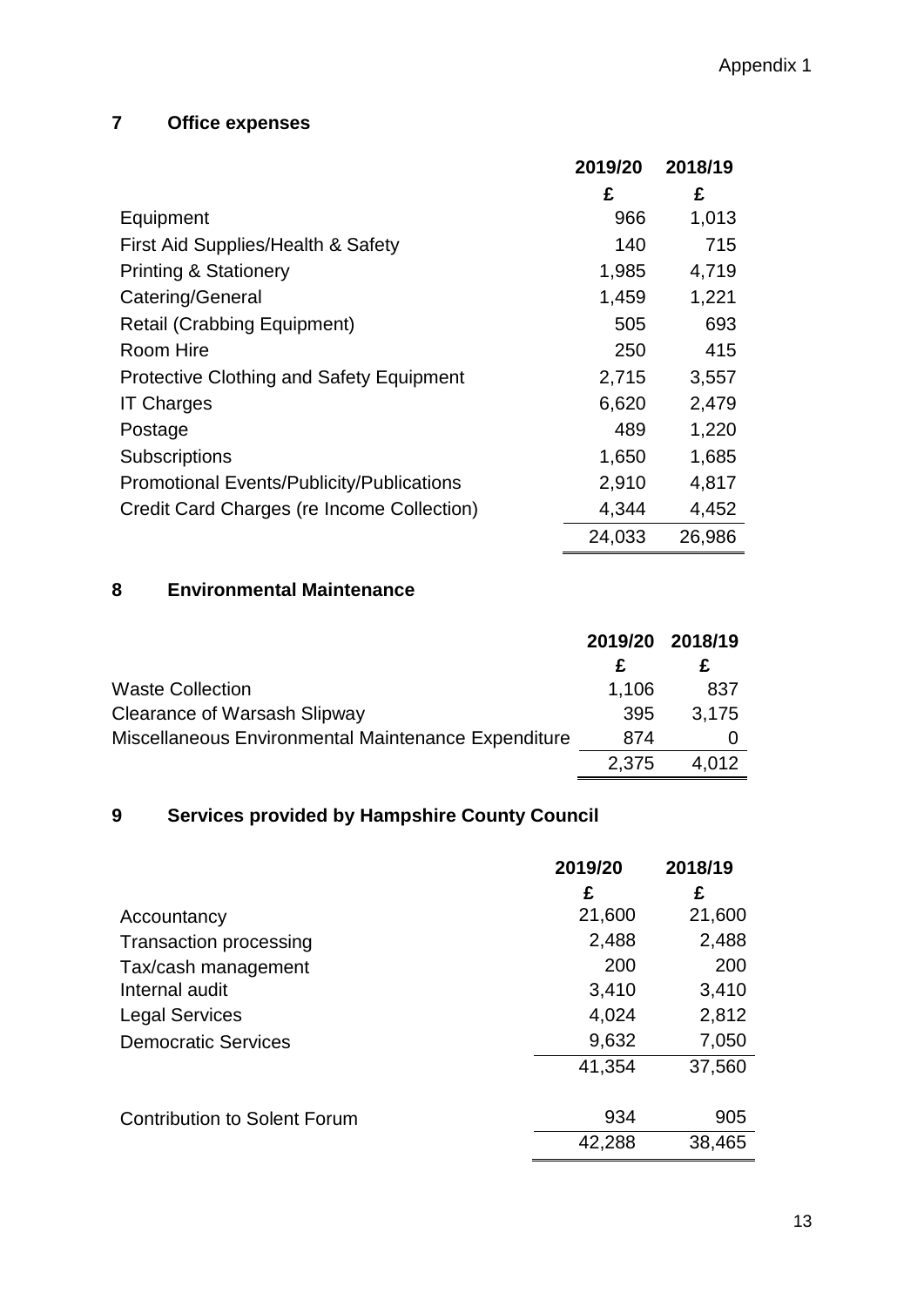No separate charge is currently levied for the following:

- Rent and general repair costs associated with the Harbour Office
- Access to and use of the County Council's IT infrastructure and systems
- Insurance, apart from a nominal premium of £1,600 relating to the Patrol Boats

## **10 Projects funded by Reserves**

|                             | 2019/20 | 2018/19 |
|-----------------------------|---------|---------|
|                             | £       | £       |
| Boat engines                | 2,275   |         |
| <b>Bursledon Regatta</b>    | 417     |         |
| Hamble Jetty                | 3,900   | 3,840   |
| Harbour Assist system       | 45,500  |         |
| <b>Harbour Office Works</b> | 12,007  |         |
| River signage               |         | 865     |
| Decking                     |         | 1,675   |
| Warsash Jetty               |         | 4,116   |
| Boat engine sale            |         | (833)   |
| <b>River Hamble Games</b>   |         | 3,000   |
|                             | 64,099  | 12,663  |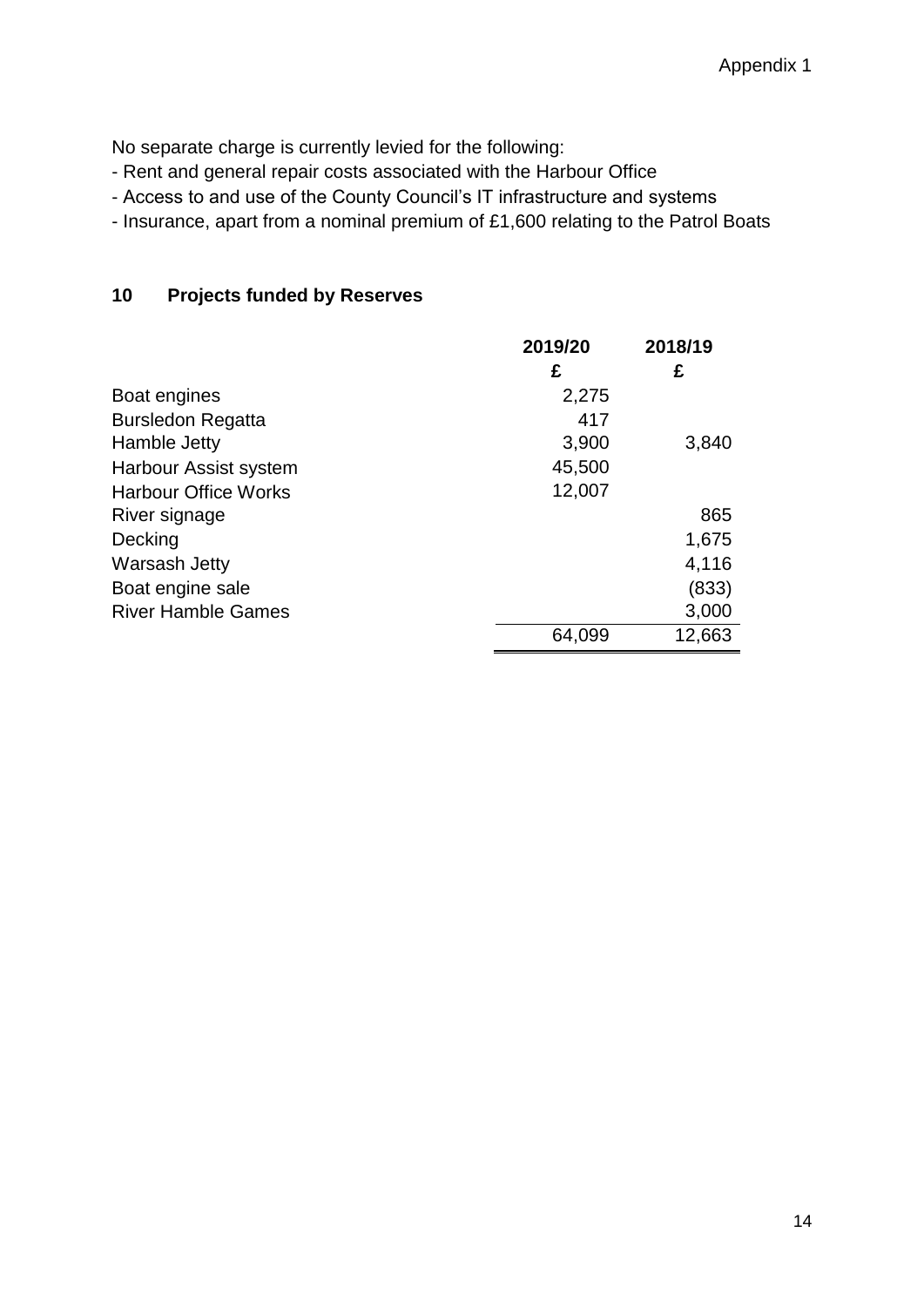## **11 Tangible fixed assets**

|                         | Marks,<br>Beacons,<br>Lights,<br>Piles,<br><b>Buoys</b><br>£ | Bridges,<br>Walkways,<br><b>Jetties</b><br>£ | <b>Boats</b><br>£ | <b>Other</b><br>£ | Total<br>£ |
|-------------------------|--------------------------------------------------------------|----------------------------------------------|-------------------|-------------------|------------|
| Cost                    |                                                              |                                              |                   |                   |            |
| At 1 April 2019         | 180,068                                                      | 678,725                                      | 62,500            | 127,744           | 1,049,037  |
| <b>Additions</b>        | 1,500                                                        |                                              |                   |                   | 1,500      |
| <b>Disposals</b>        |                                                              | 0                                            | O                 |                   | 0          |
| <b>Transfers</b>        |                                                              | 0                                            | 0                 | 0                 | O          |
| At 31 March 2020        | 181,568                                                      | 678,725                                      | 62,500            | 127,744           | 1,050,537  |
| <b>Depreciation</b>     |                                                              |                                              |                   |                   |            |
| At 1 April 2019         | 134,551                                                      | 390,713                                      | 36,166            | 109,297           | 670,727    |
| Charge for the year     | 4,024                                                        | 21,149                                       | 6,833             | 3,074             | 35,080     |
| On disposals            | 0                                                            | O                                            | 0                 | 0                 | 0          |
| At 31 March 2020        | 138,575                                                      | 411,862                                      | 42,999            | 112,371           | 705,807    |
| <b>Net book values</b>  |                                                              |                                              |                   |                   |            |
| At 31 March 2020        | 42,993                                                       | 266,863                                      | 19,501            | 15,373            | 344,730    |
| <b>At 31 March 2019</b> | 45,517                                                       | 288,013                                      | 26,334            | 18,447            | 378,310    |
|                         |                                                              |                                              |                   |                   |            |

## **12 Debtors**

|                                | 2019/20 | 2018/19 |
|--------------------------------|---------|---------|
|                                | £.      |         |
| Trade debtors                  | 28,357  | 27,765  |
| Prepayments and accrued income | 6,267   | 1,500   |
|                                | 34,624  | 29,265  |

No debtor amounts fall due after more than one year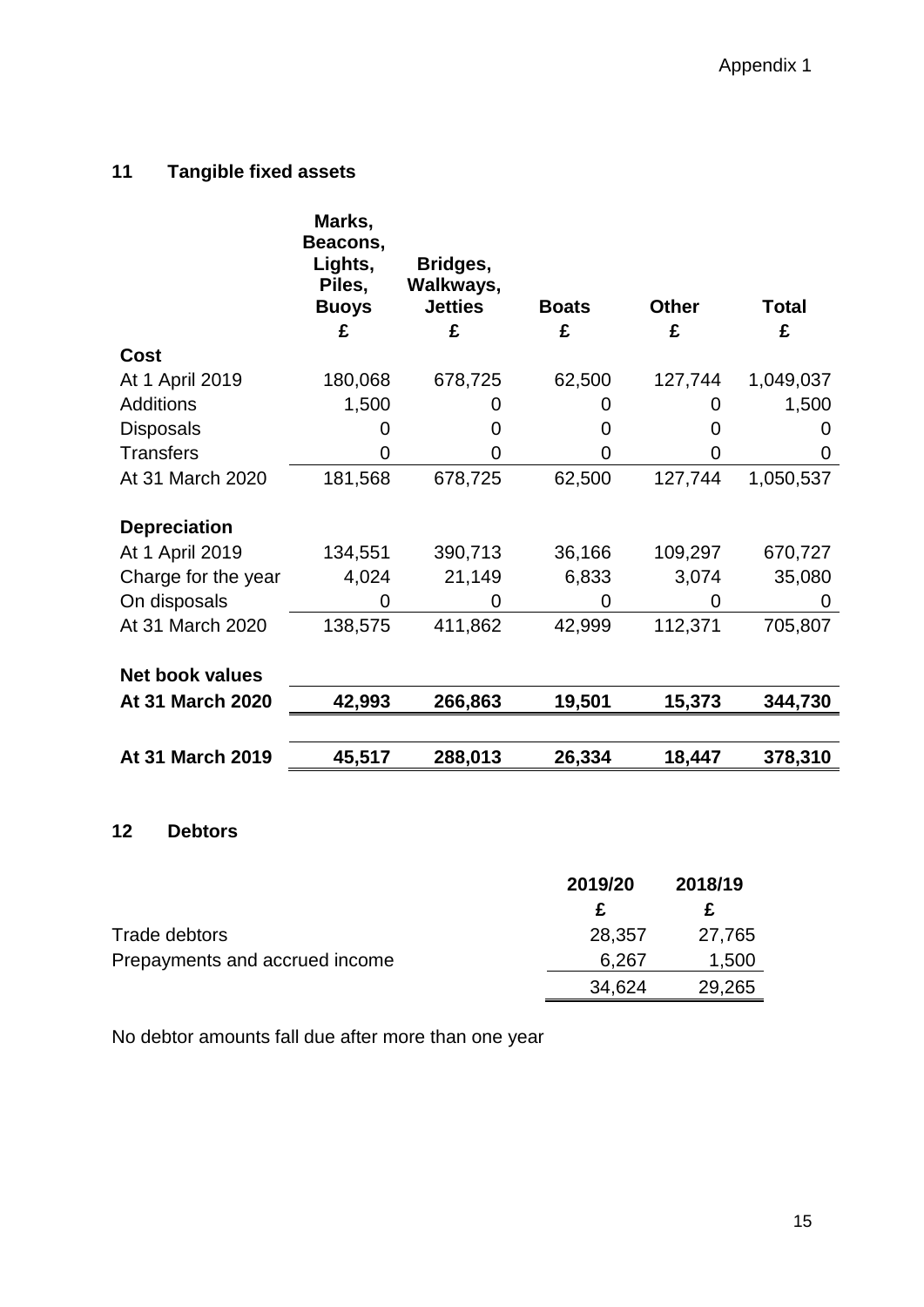## **13 Creditors: amounts falling due within one year**

|                              | 2019/20 | 2018/19 |
|------------------------------|---------|---------|
|                              |         |         |
| Trade creditors              | 11.560  | 6,886   |
| Accruals and deferred income | 398,374 | 369,523 |
|                              | 409.934 | 376,409 |

No creditor amounts fall due after more than one year

#### **14 Profit and Loss Account**

|                                             | Total     |
|---------------------------------------------|-----------|
|                                             |           |
| At 1 April 2019                             | 963,021   |
| Transfers to/(from) Profit and Loss account | (76, 111) |
| At 31 March 2020                            | 886,910   |

## **15 Movement in reserves**

|                                            |                         | <b>Cash backed Reserves</b> |                           |                                       |                                  |                   |
|--------------------------------------------|-------------------------|-----------------------------|---------------------------|---------------------------------------|----------------------------------|-------------------|
|                                            | General<br>Reserve<br>£ | Asset<br>Enhancement<br>£   | Asset<br>Replacement<br>£ | Total<br>cash backed<br>Reserves<br>£ | Asset<br>backed<br>Reserves<br>£ | Tot<br>Reser<br>£ |
| As at 1 April 2019                         | 16,170                  | 67,225                      | 501,316                   | 584,711                               | 378,310                          | 963               |
| Movement:<br>2019/20 deficit<br>Transfers: | (76, 111)               | 0                           | $\mathbf 0$               | (76, 111)                             | 0                                | (76,              |
| Asset additions                            | O                       | 0                           | (1,500)                   | (1,500)                               | 1,500                            |                   |
| Depreciation                               | 35,080                  | 0                           | 0                         | 35,080                                | (35,080)                         |                   |
| Asset contribution                         | (35,000)                | 0                           | 35,000                    | O                                     |                                  |                   |
| Projects                                   | 64,099                  | (417)                       | (63,682)                  | 0                                     |                                  |                   |
| Interest                                   | (4,049)                 | 486                         | 3,563                     | O                                     | 0                                |                   |
| <b>Total movement</b>                      | (15, 981)               | 69                          | (26,619)                  | (42, 531)                             | (33,580)                         | (76,              |
| As at 31 March                             |                         |                             |                           |                                       |                                  |                   |
| 2020                                       | 189                     | 67,294                      | 474,697                   | 542,180                               | 344,730                          | 886               |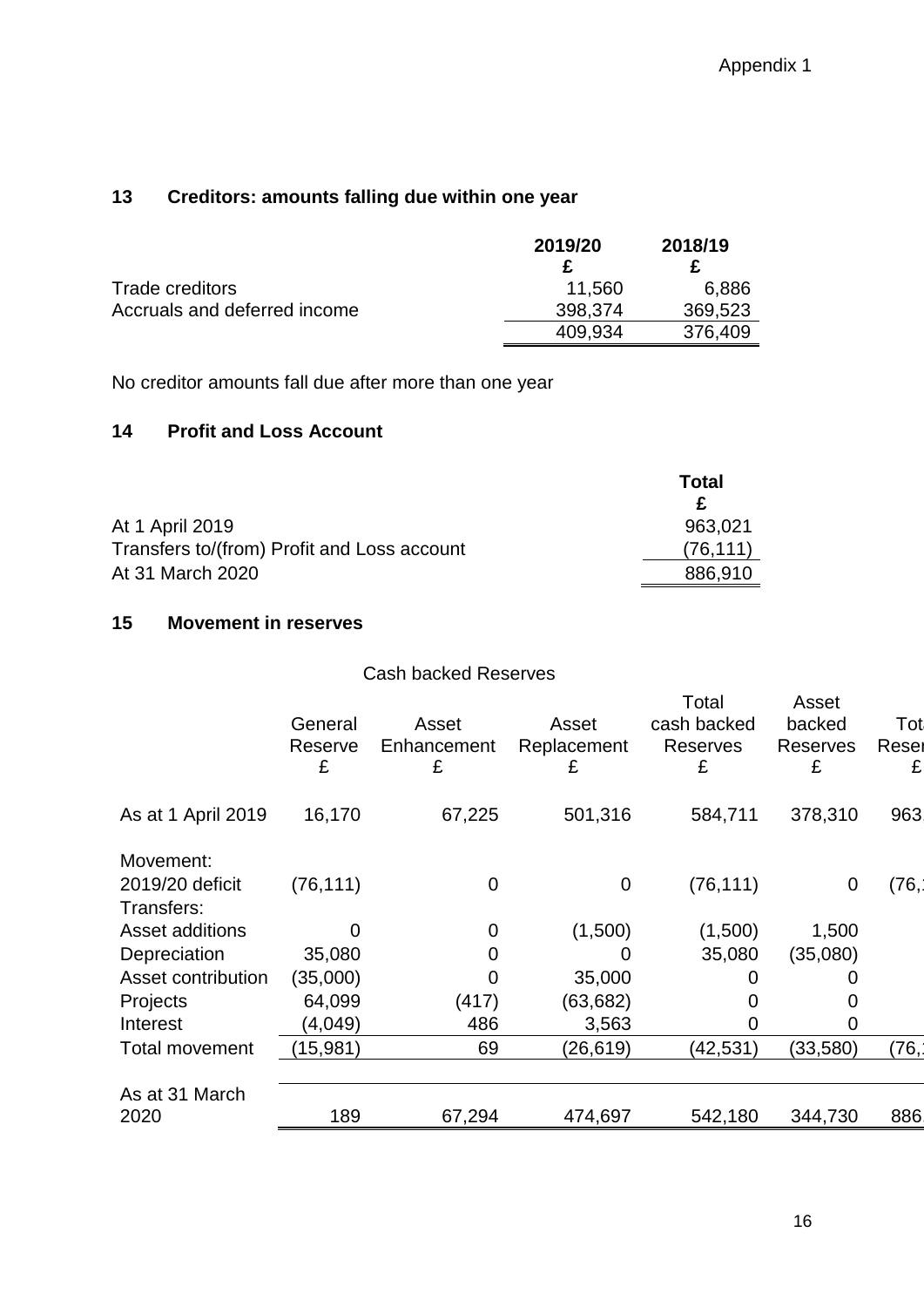#### **16 Reserves Policy**

The Harbour Board approved a reserves policy on 18 May 2007 which provided for the following three reserves:

- Asset Enhancement Reserve (AER) £320,000 for a programme of future opportunities.
- Asset Replacement Reserve (ARR) to replace all Harbour Authority Assets and provide maintenance dredges over a 25-year cycle. Annual contribution of £43,000, later reduced to £35,000, to be received from revenue.
- Revenue Reserve (RR, also known as the General Reserve) to hold annual surpluses totalling no more than 10% of the gross revenue budget (for 2019/20 this equates to approximately £59,000). Any excess to be transferred to the AER, returned to mooring holders or to fund one-off revenue budget pressures as approved by the Board

The reserves policy is kept under continuous review, to ensure the reserves continue to be at the level the River Hamble needs to operate effectively in accordance with its aims, needs and objectives taking into account potential risks and contingencies that may arise from time to time, and in the context of a separate risk management policy.

The Board review the level of Harbour Dues annually in the context of the Revenue Reserve balance and expected income and expenditure, increasing, freezing or reducing the rates as required to maintain an appropriate balance in the Revenue Reserve.

The Board also annually reviews the fixed asset register to ensure that the contribution to the Asset Replacement Reserve is appropriate to meet all anticipated expenditure on the replacement or maintenance of assets, revising the contribution when necessary.

The Asset Enhancement Reserve is used for exceptional, non-essential expenditure to enhance the enjoyment of the River Hamble for river users, and funds are therefore transferred into this reserve from time to time as funds allow.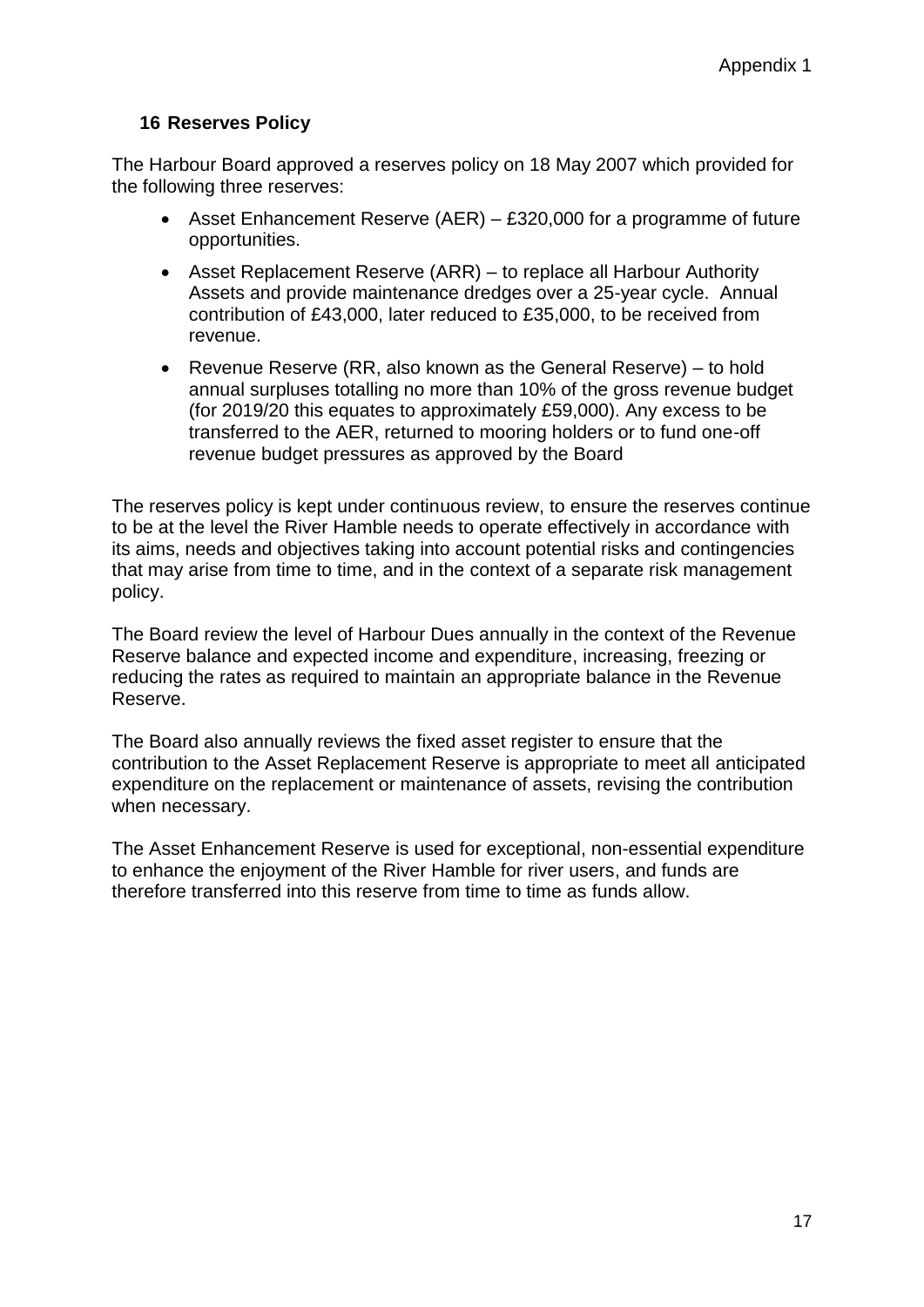| <b>River Hamble Harbour Authority</b><br><b>Management Accounts</b> | 2019/20                         |                                                     |                                   |                              |
|---------------------------------------------------------------------|---------------------------------|-----------------------------------------------------|-----------------------------------|------------------------------|
|                                                                     | <b>Revised</b><br><b>Budget</b> | P <sub>6</sub><br><b>Forecast</b><br><b>Outturn</b> | <b>Year End</b><br><b>Actuals</b> | <b>Variance</b><br>to Budget |
|                                                                     | £                               | £                                                   | £                                 | £                            |
| <b>EXPENDITURE</b>                                                  |                                 |                                                     |                                   |                              |
| <b>Staff Related</b>                                                |                                 |                                                     |                                   |                              |
| <b>Salaries</b>                                                     | 430,000                         | 430,000                                             | 442,914                           | 12,914                       |
| <b>Past Pension Contributions</b>                                   | 25,000                          | 25,000                                              | 24,800                            | (200)                        |
| Training                                                            | 5,000                           | 9,000                                               | 1,575                             | (3, 425)                     |
| <b>Professional Subscriptions</b>                                   | 1,000                           | 2,000                                               | 1,861                             | 861                          |
| <b>Sub-Total Staff Related</b>                                      | 461,000                         | 466,000                                             | 471,150                           | 10,150                       |
| <b>Premises</b>                                                     |                                 |                                                     |                                   |                              |
| Rent / Rates                                                        | 19,000                          | 22,000                                              | 21,644                            | 2,644                        |
| Electricity                                                         | 2,000                           | 2,000                                               | 1,950                             | (50)                         |
| Gas                                                                 | 1,000                           | 1,000                                               | 1,007                             | 7                            |
| Water / Sewerage                                                    | 1,000                           | 1,000                                               | 1,019                             | 19                           |
| Repair & Maintenance (including Health<br>& Safety Modifications)   | 1,000                           | 1,000                                               | 2,761                             | 1,761                        |
| Service Charges                                                     |                                 |                                                     | 325                               | 325                          |
| <b>Burglar Alarms / Security</b>                                    | 1,000                           | 1,000                                               | 733                               | (267)                        |
| <b>Sub-Total Premises</b>                                           | 25,000                          | 28,000                                              | 29,439                            | 4,439                        |
| <b>Transport</b>                                                    |                                 |                                                     |                                   |                              |
| Repair, Maintenance & Boat<br>Refurbishment                         | 3,000                           | 2,000                                               | 5,126                             | 2,126                        |
| <b>Vehicle Running Expenses (Fuel)</b>                              | 3,000                           | 3,000                                               | 4,417                             | 1,417                        |
| Tools (including Chandlery)                                         | 2,000                           | 2,000                                               | 1,770                             | (230)                        |
| Car Allowances / Staff Travel                                       | 1,000                           | 1,000                                               | 970                               | (30)                         |
| Insurance                                                           | 2,000                           | 2,000                                               | 1,600                             | (400)                        |
| <b>Sub-Total Transport</b>                                          | 11,000                          | 10,000                                              | 13,883                            | 2,883                        |
| <b>Supplies &amp; Services</b>                                      |                                 |                                                     |                                   |                              |
| <b>Office Expenses</b>                                              | 25,000                          | 25,000                                              | 24,033                            | (967)                        |
| <b>Environmental Maintenance</b>                                    | 5,000                           | 5,000                                               | 3,309                             | (1,691)                      |
| <b>Public Jetties &amp; Navigational Safety</b>                     | 6,000                           | 7,000                                               | 6,541                             | 541                          |
| <b>Central Department Charges</b>                                   | 42,000                          | 42,000                                              | 41,354                            | (646)                        |
| <b>Designated Person</b>                                            | 9,000                           | 10,000                                              | 9,570                             | 570                          |
| Oil Spill Response                                                  | 5,000                           | 4,000                                               | 4,364                             | (636)                        |
| <b>CCTV</b>                                                         |                                 |                                                     | 130                               | 130                          |
| <b>Crown Estate Settlement</b>                                      | 5,000                           | 5,000                                               | 4,840                             | (160)                        |
| <b>Sub-Total Supplies &amp; Services</b>                            | 97,000                          | 98,000                                              | 94,141                            | (2,859)                      |
|                                                                     |                                 |                                                     |                                   |                              |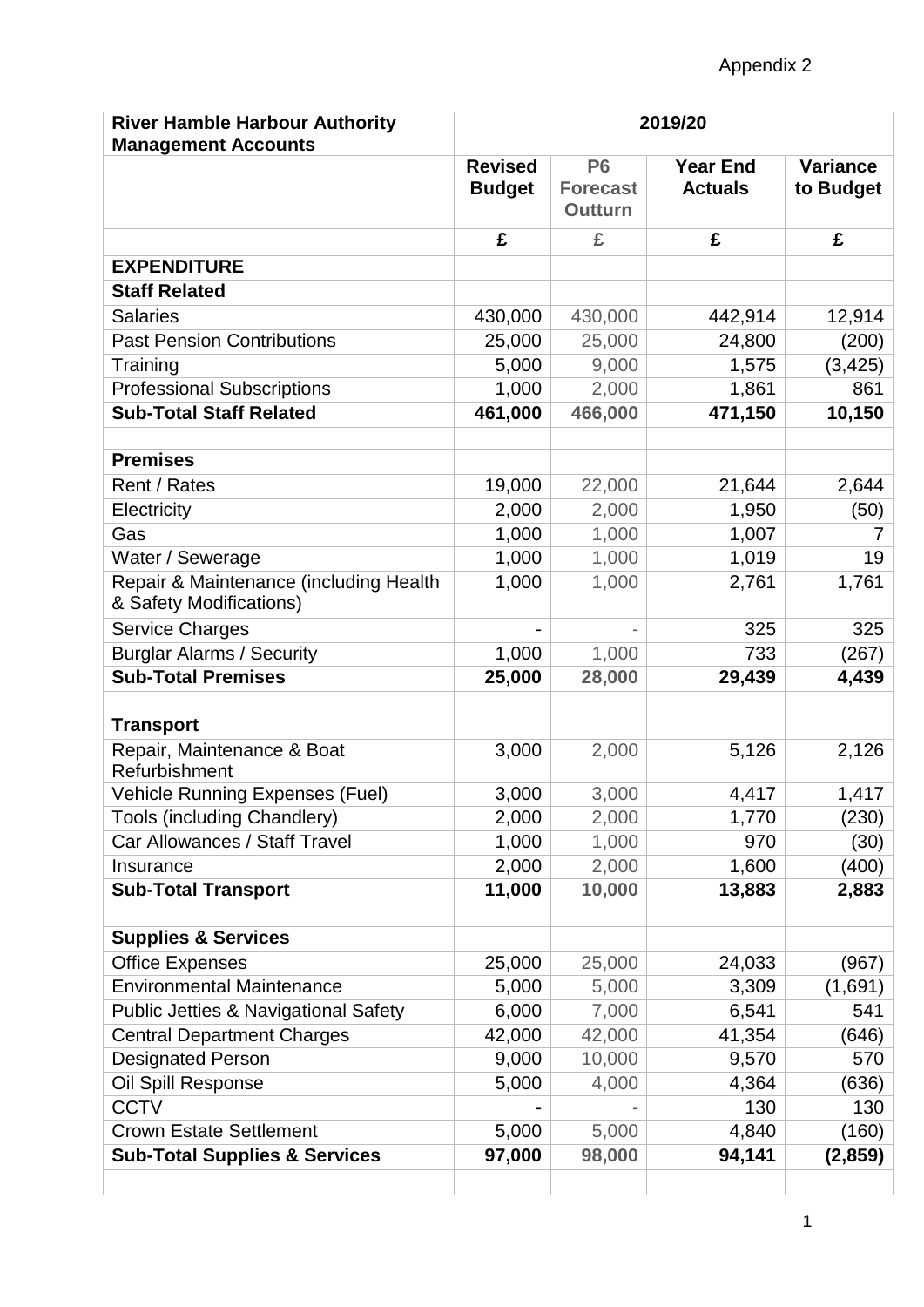| <b>River Hamble Harbour Authority</b><br><b>Management Accounts</b>                     | 2019/20                         |                                                |                                   |                       |
|-----------------------------------------------------------------------------------------|---------------------------------|------------------------------------------------|-----------------------------------|-----------------------|
|                                                                                         | <b>Revised</b><br><b>Budget</b> | <b>P6</b><br><b>Forecast</b><br><b>Outturn</b> | <b>Year End</b><br><b>Actuals</b> | Variance<br>to Budget |
|                                                                                         | £                               | £                                              | £                                 | £                     |
| <b>GROSS EXPENDITURE</b>                                                                | 594,000                         | 602,000                                        | 608,613                           | 14,613                |
| <b>INCOME</b>                                                                           |                                 |                                                |                                   |                       |
| <b>Harbour Dues</b>                                                                     | (483,000)                       | (481,000)                                      | (487, 774)                        | (4, 774)              |
| <b>Crown Estate Funding</b>                                                             | (67,000)                        | (67,000)                                       | (67, 240)                         | (240)                 |
| Visitor Income                                                                          | (43,000)                        | (45,000)                                       | (48, 515)                         | (5, 515)              |
| Miscellaneous Income                                                                    | (9,000)                         | (14,000)                                       | (12, 777)                         | (3,777)               |
| <b>Towing Charges</b>                                                                   | (7,000)                         | (9,000)                                        | (9,529)                           | (2,529)               |
| <b>Other Funding</b>                                                                    | (2,000)                         | (1,000)                                        | (842)                             | 1,158                 |
| Interest                                                                                | (1,000)                         | (1,000)                                        | (955)                             | 45                    |
| <b>GROSS INCOME</b>                                                                     | (612,000)                       | (618,000)                                      | (627, 632)                        | (15, 632)             |
|                                                                                         |                                 |                                                |                                   |                       |
| <b>NET REVENUE FUNDED</b><br><b>EXPENDITURE</b>                                         | (18,000)                        | (16,000)                                       | (19,019)                          | (1,019)               |
|                                                                                         |                                 |                                                |                                   |                       |
| <b>Contribution to Asset Replacement</b><br>Reserve                                     | 35,000                          | 35,000                                         | 35,000                            |                       |
| <b>NET DEFICIT FUNDED FROM</b><br><b>GENERAL RESERVE</b>                                | 17,000                          | 19,000                                         | 15,981                            | (1,019)               |
|                                                                                         |                                 |                                                |                                   |                       |
| <b>INCOME / EXPENDITURE ON</b><br><b>RESERVES</b><br><b>Projects Funded by Reserves</b> |                                 |                                                |                                   |                       |
| <b>Asset Enhancement</b>                                                                | 50,000                          | 1,000                                          | 417                               | (49, 583)             |
| <b>Asset Replacement</b>                                                                | 28,000                          | 36,000                                         | 63,682                            | 35,682                |
| <b>Asset Replacement - Addition</b>                                                     |                                 |                                                | 1,500                             | 1,500                 |
| <b>Revenue Reserve</b>                                                                  |                                 |                                                |                                   |                       |
| <b>Expenditure from Reserves</b>                                                        | 78,000                          | 37,000                                         | 65,599                            | (12, 401)             |
|                                                                                         |                                 |                                                |                                   |                       |
| <b>Interest on Reserves</b>                                                             |                                 |                                                |                                   |                       |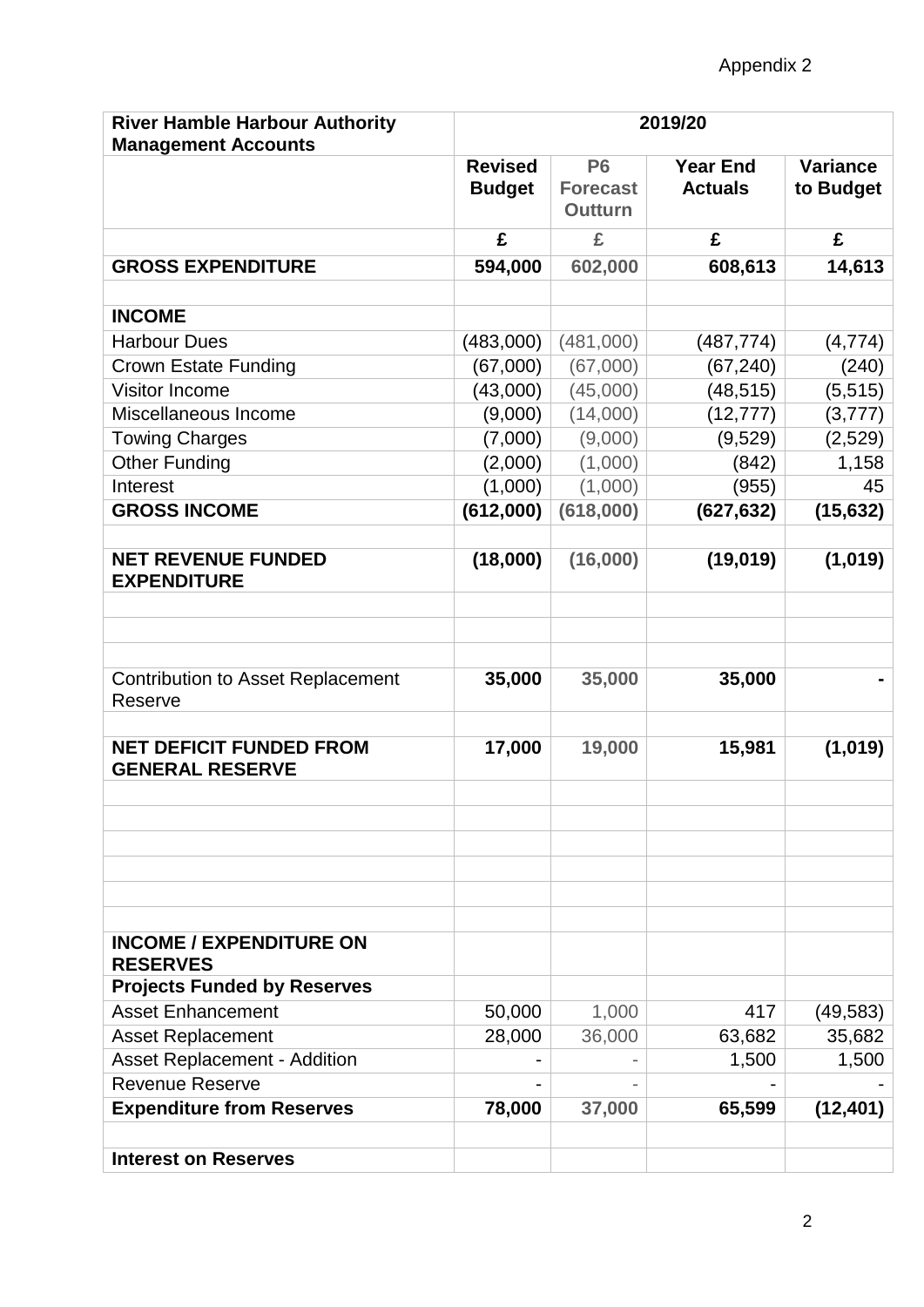| <b>River Hamble Harbour Authority</b><br><b>Management Accounts</b> | 2019/20                         |                                                |                                   |                              |
|---------------------------------------------------------------------|---------------------------------|------------------------------------------------|-----------------------------------|------------------------------|
|                                                                     | <b>Revised</b><br><b>Budget</b> | <b>P6</b><br><b>Forecast</b><br><b>Outturn</b> | <b>Year End</b><br><b>Actuals</b> | <b>Variance</b><br>to Budget |
|                                                                     | £                               | £                                              | £                                 | £                            |
| <b>Asset Enhancement Interest</b>                                   |                                 |                                                | (486)                             | (486)                        |
| <b>Asset Replacement Interest</b>                                   | (2,000)                         | (3,000)                                        | (3, 563)                          | (1, 563)                     |
| <b>Income on Reserves</b>                                           | (2,000)                         | (3,000)                                        | (4,049)                           | (2,049)                      |
| <b>NET RESERVES FUNDED</b><br><b>EXPENDITURE</b>                    | 76,000                          | 34,000                                         | 61,550                            | (14, 450)                    |
| <b>TOTAL NET EXPENDITURE</b>                                        | 58,000                          | 18,000                                         | 42,531                            | (15, 469)                    |
|                                                                     |                                 |                                                |                                   |                              |
| <b>RESERVES</b>                                                     |                                 |                                                |                                   |                              |
| <b>Contribution to Asset Replacement</b><br><b>Reserves</b>         | 35,000                          | 35,000                                         | 35,000                            |                              |
| Transfer To / (From) Revenue Reserve                                | (16,000)                        | (16,000)                                       | (15,981)                          | 19                           |
| Transfer To / (From) Asset<br><b>Enhancement Reserve</b>            | (1,000)                         | (3,000)                                        |                                   | 1,000                        |
|                                                                     | 18,000                          | 16,000                                         | 19,019                            | 1,019                        |
| <b>Transfer Interest to Reserves</b>                                | 2,000                           | 3,000                                          | 4,049                             | 2,049                        |
| <b>Transfers from Reserves - Projects</b>                           | (78,000)                        | (37,000)                                       | (65, 599)                         | 12,401                       |
| <b>Total Transfers To / (From) Reserves</b>                         | (76,000)                        | (34,000)                                       | (61, 550)                         | 14,450                       |
| <b>TOTAL TRANSFERS TO / (FROM)</b><br><b>RESERVES</b>               | (58,000)                        | (18,000)                                       | (42, 531)                         | 15,469                       |
|                                                                     |                                 |                                                |                                   |                              |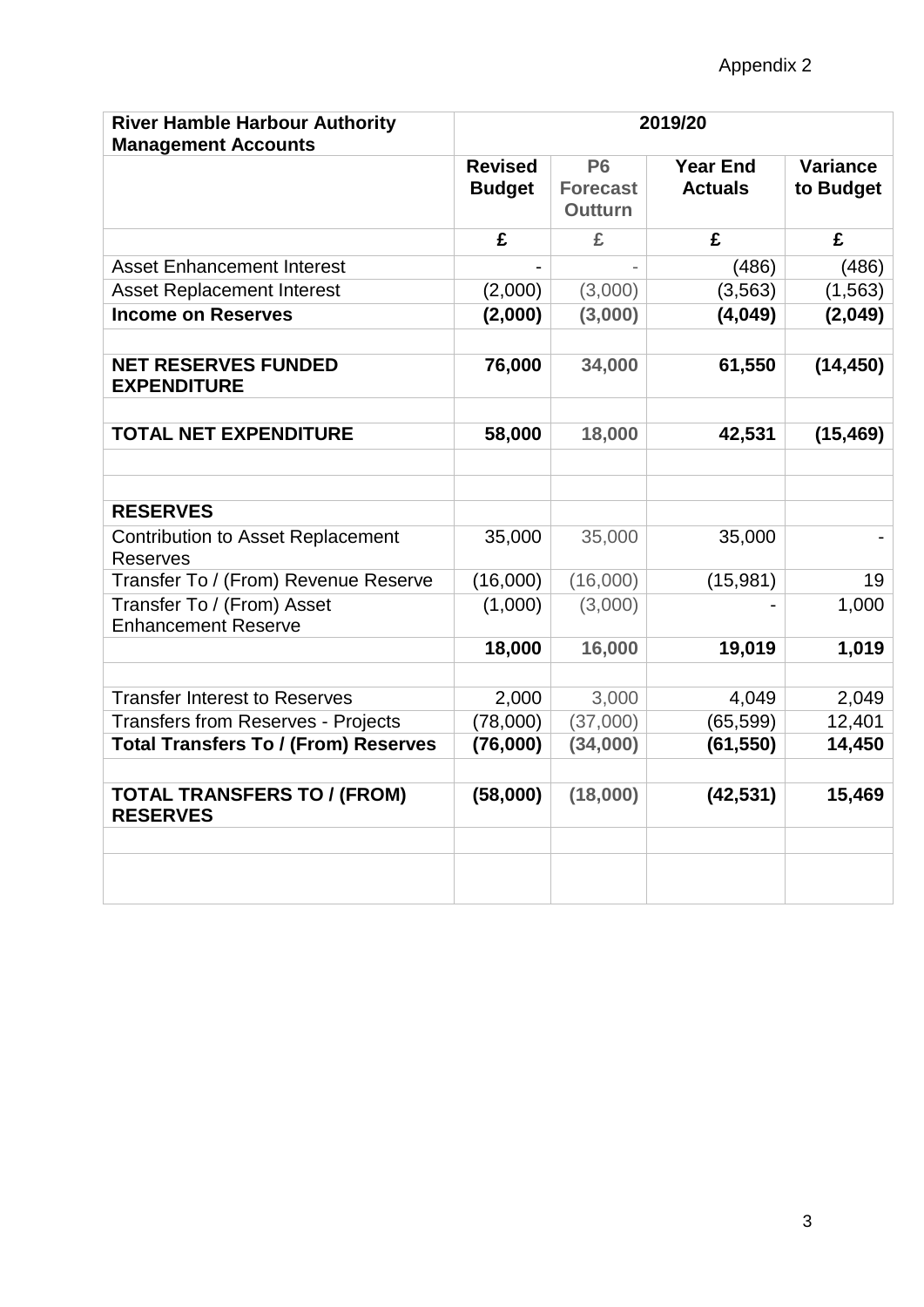## **River Hamble Harbour Authority Further detail on Harbour Dues, Visitors Income, Office Expenses and Central Department Charges**

|                                                   | 2019/20                         |                                                     |            |                                        |
|---------------------------------------------------|---------------------------------|-----------------------------------------------------|------------|----------------------------------------|
|                                                   | <b>Revised</b><br><b>Budget</b> | P <sub>6</sub><br><b>Forecast</b><br><b>Outturn</b> |            | <b>Variance</b><br>to<br><b>Budget</b> |
|                                                   | £                               | £                                                   | £          | £                                      |
| <b>Harbour Dues Income</b>                        |                                 |                                                     |            |                                        |
| Marinas and Boatyards                             | (385,000)                       | (385,000)                                           | (381, 620) | 3,380                                  |
| Marinas and Boatyards - Dry Launching             |                                 |                                                     | (8,658)    | (8,658)                                |
| <b>River Moorings</b>                             | (98,000)                        | (96,000)                                            | (97, 496)  | 504                                    |
| <b>Total Harbour Dues Income</b>                  | (483,000)                       | (481,000)                                           | (487, 774) | (4, 774)                               |
|                                                   |                                 |                                                     |            |                                        |
| <b>Visitor Income</b>                             |                                 |                                                     |            |                                        |
| <b>Mid Stream Visitors Pontoon</b>                | (20,000)                        | (17,000)                                            | (15,908)   | 4,092                                  |
| <b>Warsash Jetty</b>                              | (13,000)                        | (18,000)                                            | (17, 137)  | (4, 137)                               |
| Hamble Jetty                                      | (2,000)                         | (3,000)                                             | (2, 434)   | (434)                                  |
| <b>Commercial and Pleasure Craft Income</b>       | (8,000)                         | (7,000)                                             | (13,036)   | (5,036)                                |
| <b>Total Visitor Income</b>                       | (43,000)                        | (45,000)                                            | (48, 515)  | (5, 515)                               |
| <b>Office Expenses</b>                            |                                 |                                                     |            |                                        |
| Equipment                                         | 1,000                           | 1,000                                               | 966        | (34)                                   |
| First Aid Supplies / Health & Safety              | 1,000                           | 1,000                                               | 140        | (860)                                  |
| <b>Printing &amp; Stationery</b>                  | 3,000                           | 3,000                                               | 1,985      | (1,015)                                |
| Catering / General                                | 1,000                           | 1,000                                               | 1,459      | 459                                    |
| Room Hire                                         |                                 |                                                     | 250        | 250                                    |
| <b>Protective Clothing and Safety Equipment</b>   | 3,000                           | 3,000                                               | 2,715      | (285)                                  |
| <b>IT Charges</b>                                 | 5,000                           | 5,000                                               | 6,620      | 1,620                                  |
| Postage                                           | 2,000                           | 1,000                                               | 489        | (1,511)                                |
| <b>Subscriptions</b>                              | 2,000                           | 2,000                                               | 1,650      | (350)                                  |
| Promotional Events / Publicity / Publications     | 3,000                           | 3,000                                               | 2,910      | (90)                                   |
| <b>Retail (Crabbing Equipment)</b>                | 1,000                           | 1,000                                               | 505        | (495)                                  |
| <b>Credit Card Charges (re Income Collection)</b> | 3,000                           | 4,000                                               | 4,344      | 1,344                                  |
| <b>Total Office Expenses</b>                      | 25,000                          | 25,000                                              | 24,033     | (967)                                  |
|                                                   |                                 |                                                     |            |                                        |
|                                                   |                                 |                                                     |            |                                        |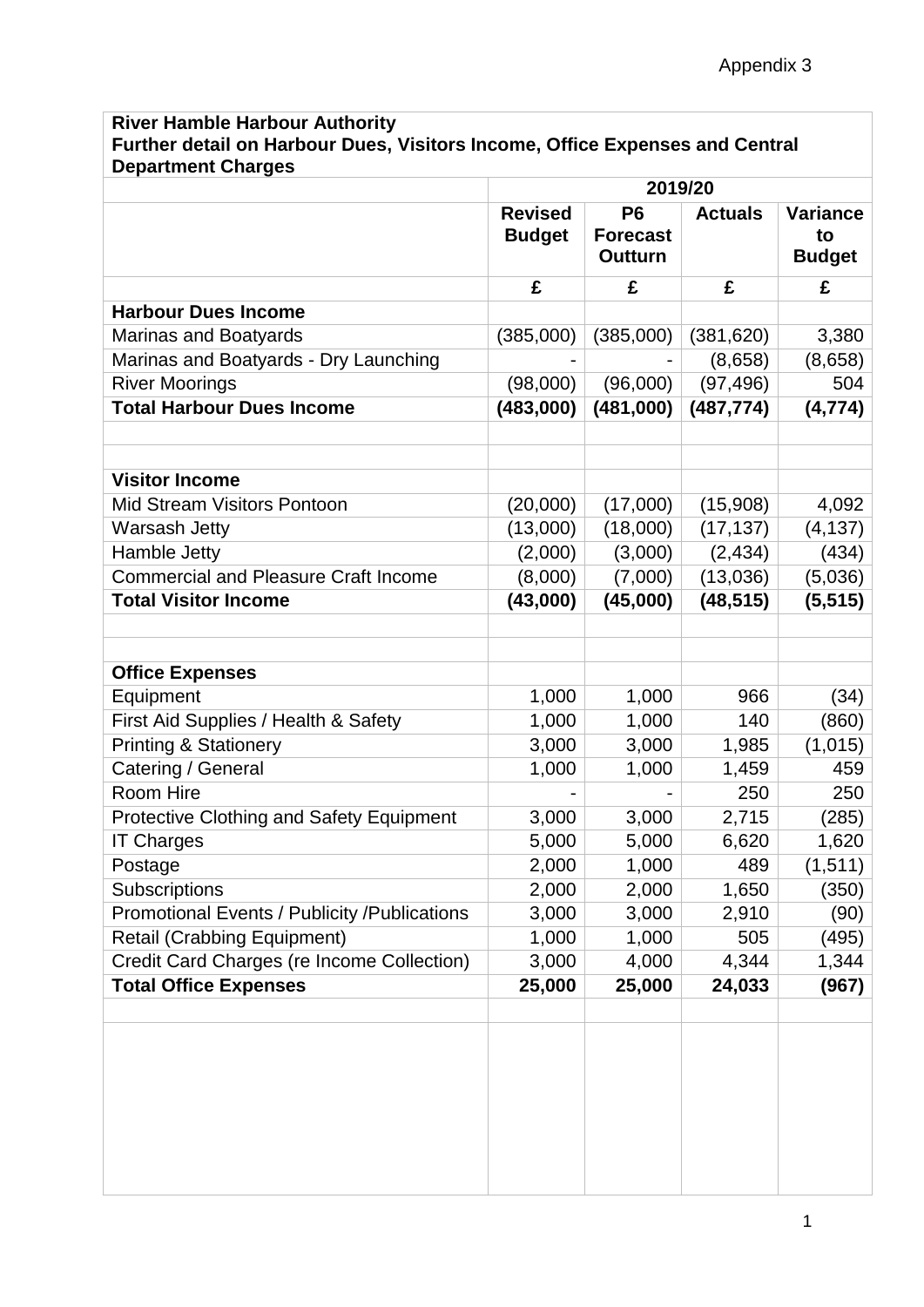## **River Hamble Harbour Authority Further detail on Harbour Dues, Visitors Income, Office Expenses and Central Department Charges**

|                                                                         | 2019/20                                                                                |        |                |                                        |
|-------------------------------------------------------------------------|----------------------------------------------------------------------------------------|--------|----------------|----------------------------------------|
|                                                                         | <b>Revised</b><br>P <sub>6</sub><br><b>Budget</b><br><b>Forecast</b><br><b>Outturn</b> |        | <b>Actuals</b> | <b>Variance</b><br>to<br><b>Budget</b> |
|                                                                         | £                                                                                      | £      | £              | £                                      |
|                                                                         |                                                                                        |        |                |                                        |
| <b>Central Department Charges</b>                                       |                                                                                        |        |                |                                        |
| <b>Operational Finance</b>                                              | 22,000                                                                                 | 22,000 | 21,600         | (400)                                  |
| Integrated Business Centre - Transactions,<br>Cash Management & Payroll | 3,000                                                                                  | 3,000  | 2,688          | (312)                                  |
| <b>Audit Services</b>                                                   | 3,000                                                                                  | 3,000  | 3,410          | 410                                    |
| Democratic Services (Including Venue<br>Costs)                          | 9,000                                                                                  | 9,000  | 9,632          | 632                                    |
| <b>Legal Services</b>                                                   | 5,000                                                                                  | 5,000  | 4,024          | (976)                                  |
| <b>Total Central Department Charges</b>                                 | 42,000                                                                                 | 42,000 | 41,354         | (646)                                  |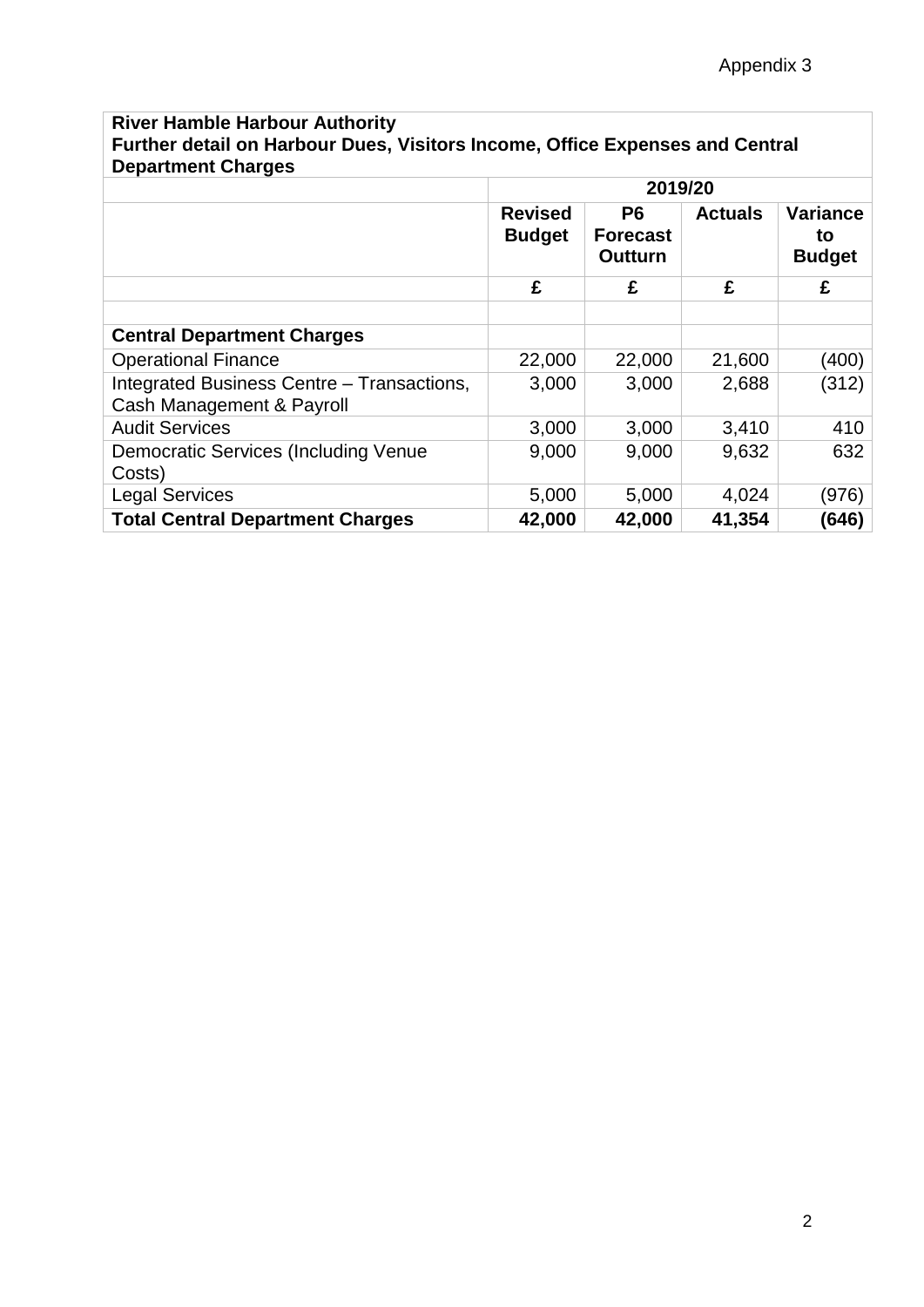#### **Notes to Appendices 2 and 3**

The details of significant variations are as follows:

- 1. Staff related expenditure was £10,150 higher than budgeted, mainly due to additional overtime costs. These were due to a vacant seasonal post being covered by higher graded staff members working additional hours.
- 2. Premises costs were £4,439 higher than budgeted, primarily due to increased business rates which reflected the reducing transactional relief following the revaluation in 2017.
- 3. Transport related expenditure was £2,883 higher than budgeted, mainly due to higher than budgeted repairs and maintenance costs, resulting from unbudgeted spend on engine control mechanisms, and also fuel costs.
- 4. Supplies and Services expenditure was £2,859 lower than budgeted. This was primarily due to lower than budgeted spend of £1,691 on Environmental Maintenance, due to slipway clearances only being carried out when absolutely necessary, and an overall underspend of £967 on the various types of office related expenses.
- 5. Central Department Charges

The basis for the central department charges is as follows:

- Operational Finance £21,600 based on an assessment of the time devoted to the River Hamble. This is reviewed regularly.
- Corporate Resources central charges based on volumes and reviewed regularly. A more detailed breakdown of these services is listed below:

| $\circ$ Integrated Business Centre (IBC) | £2,488 |
|------------------------------------------|--------|
| o Tax/Cash Management                    | £200   |
| ○ Audit Services                         | £3,410 |
|                                          | £6,098 |

- The charge for Audit Services is an SLA to cover audit requirements, both for specific site visits to the River Hamble and to cover systems and processes used by the River Hamble, such as payroll and IT systems
- Legal Services and Democratic Services these charges are based on actual hours worked multiplied by an hourly rate which has been benchmarked to ensure best value. £4,024 was incurred for legal advice, with the balance of £9,632 for Democratic and Member Services support, which also included venue costs for Committee and Board meetings.

The following costs are not currently borne by the Harbour Office: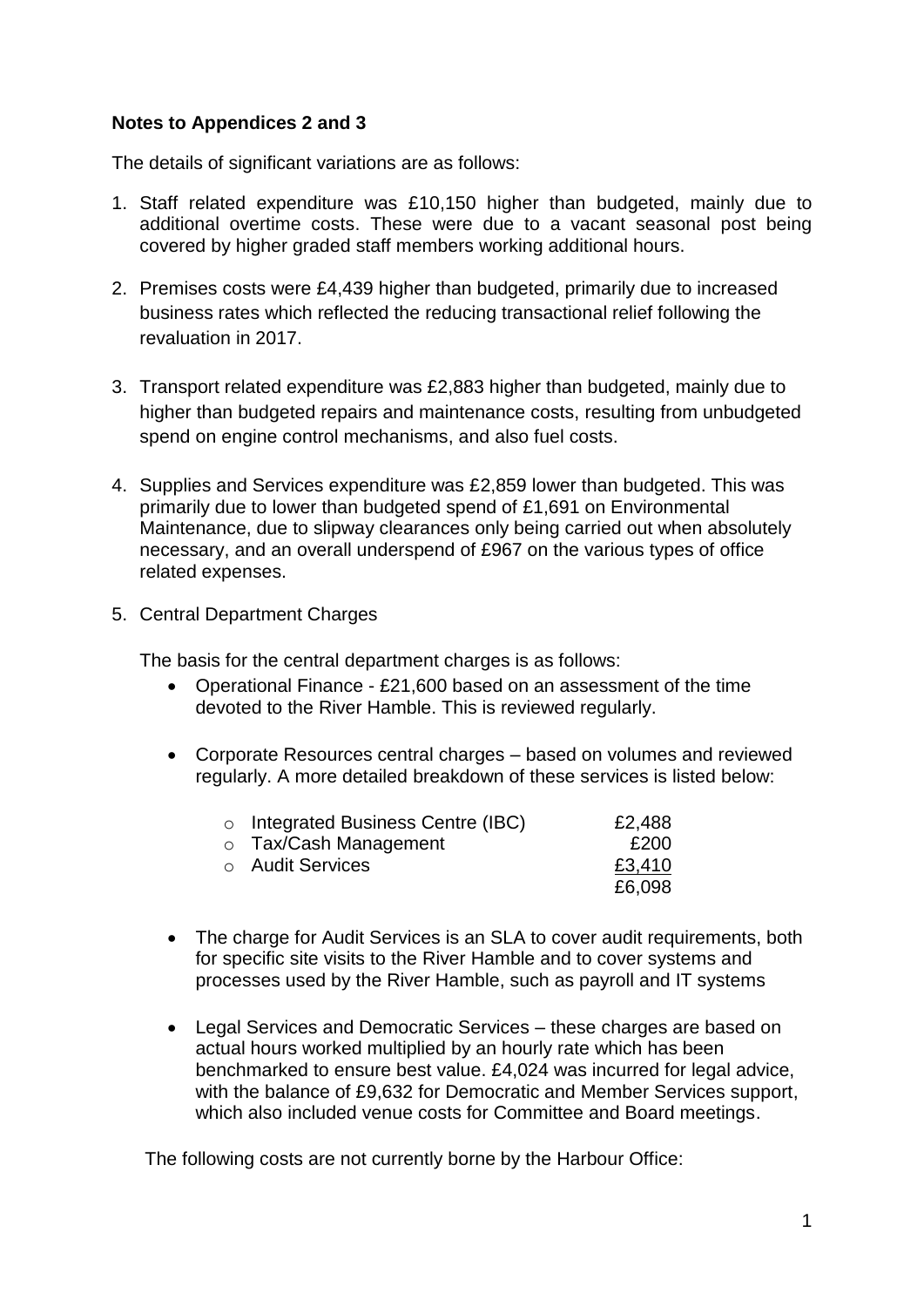- Notional rent and general repair costs associated with the Harbour Office
- Access to and use of the County Council's Information Technology infrastructure and systems
- Insurance, apart from a nominal fee relating to the Patrol Boats
- 6. Total income for 2019/20 was £627,632, £15,632 above the budget of £612,000.
- 7. £8,658 was received in respect of the newly introduced Harbour Dues Dry Launching Charges income, for the period January to March.
- 8. Most other areas of income saw overachievements against the budgeted amounts, in particular visitor income which benefited from an increase to charges during the year.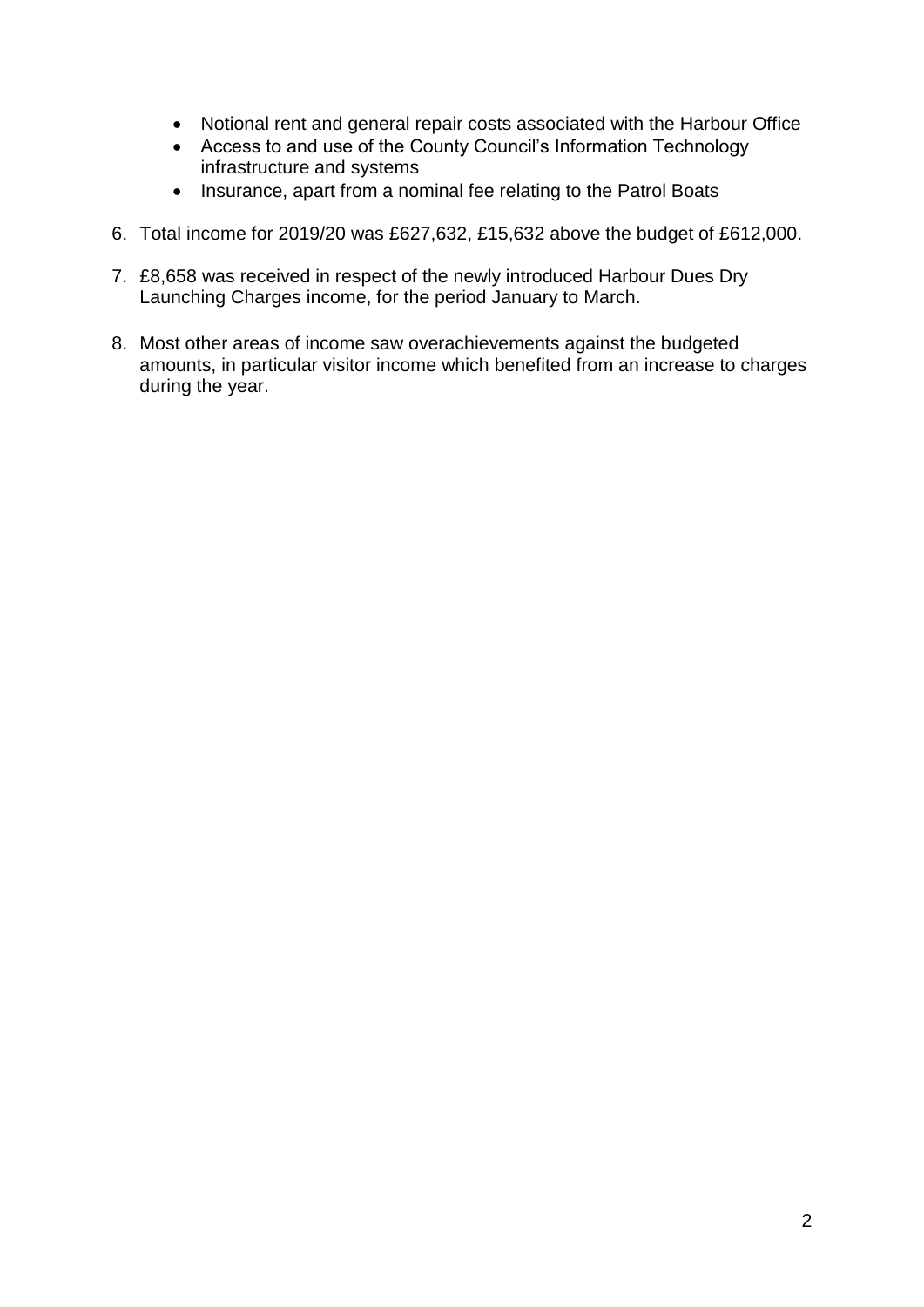## **River Hamble Harbour Authority – Reserves 2019 – 2021**

|                                                                                                                                            | <b>General</b><br>(Revenue)<br><b>Reserve</b> | <b>Asset</b><br><b>Enhancement</b><br><b>Reserve</b> | <b>Asset</b><br><b>Replacement</b><br><b>Reserve</b> | <b>TOTAL</b> |
|--------------------------------------------------------------------------------------------------------------------------------------------|-----------------------------------------------|------------------------------------------------------|------------------------------------------------------|--------------|
|                                                                                                                                            | £                                             | £                                                    | £                                                    | £            |
| Balance as at 31 March 2019                                                                                                                | 16,170                                        | 67,225                                               | 501,316                                              | 584,711      |
| <b>Transfer to ARR from Revenue</b>                                                                                                        | (35,000)                                      | 0                                                    | 35,000                                               | 0            |
| Bursledon Regatta 2019                                                                                                                     | $\overline{0}$                                | (417)                                                | 0                                                    | (417)        |
| <b>Asset Replacement - Tidal</b><br>Gauges, Harbour Assist system,<br>Harbour Office works, boat engine<br>maintenance and pontoon welding | $\overline{0}$                                | $\mathbf 0$                                          | (65, 182)                                            | (65, 182)    |
| <b>Annual Interest Receivable</b>                                                                                                          | $\overline{0}$                                | 486                                                  | 3,563                                                | 4,049        |
| Net Surplus for the year                                                                                                                   | 19,019                                        | 0                                                    | 0                                                    | 19,019       |
| <b>Balance at 31 March 2020</b>                                                                                                            | 189                                           | 67,294                                               | 474,697                                              | 542,180      |
| <b>Transfer to ARR from Revenue</b>                                                                                                        | (35,000)                                      | 0                                                    | 35,000                                               | 0            |
| <b>Transfer to AER from Revenue</b>                                                                                                        | 0                                             | $\mathbf 0$                                          | 0                                                    | $\bf{0}$     |
| <b>Potential Projects</b>                                                                                                                  | 0                                             | (25,000)                                             | 0                                                    | (25,000)     |
| <b>River Hamble Games</b>                                                                                                                  | 0                                             | (3,000)                                              | 0                                                    | (3,000)      |
| <b>Asset Replacement</b>                                                                                                                   | 0                                             | 0                                                    | (18,000)                                             | (18,000)     |
| <b>Annual Interest Receivable</b>                                                                                                          | $\mathbf 0$                                   | 0                                                    | 3,000                                                | 3,000        |
| Net Surplus for the year                                                                                                                   | 52,000                                        | $\mathbf 0$                                          | $\mathbf 0$                                          | 52,000       |
| <b>Anticipated Balance at 31 March</b><br>2021                                                                                             | 17,189                                        | 39,294                                               | 494,697                                              | 551,180      |

Interest is generated on general reserves and is included in the net transfer to / (from) general revenue reserves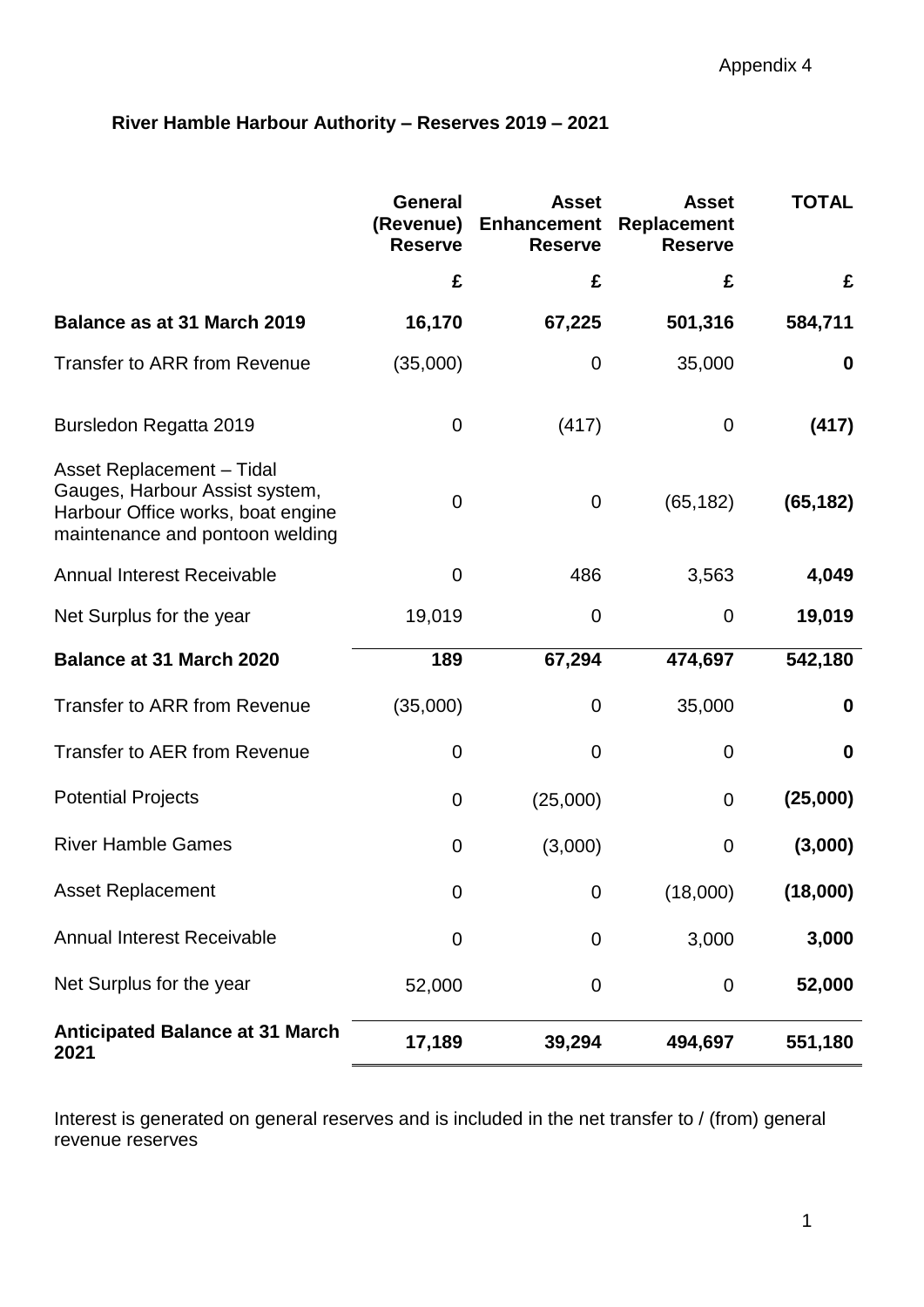## Reconciliation of profit and loss to deficit generated on general revenue activities

|                                                            | 2019/20<br>£ |
|------------------------------------------------------------|--------------|
| Profit/(loss) for the financial year from Income Statement | (76, 111)    |
| Add back:                                                  |              |
| Depreciation Charge for Year                               | 35,080       |
| Projects funded from reserves                              | 64,099       |
| Less:                                                      |              |
| Interest on AER and ARR                                    | (4,049)      |
| Agreed transfer to ARR                                     | (35,000)     |
|                                                            |              |
| Net deficit funded from General Reserve                    | (15,981)     |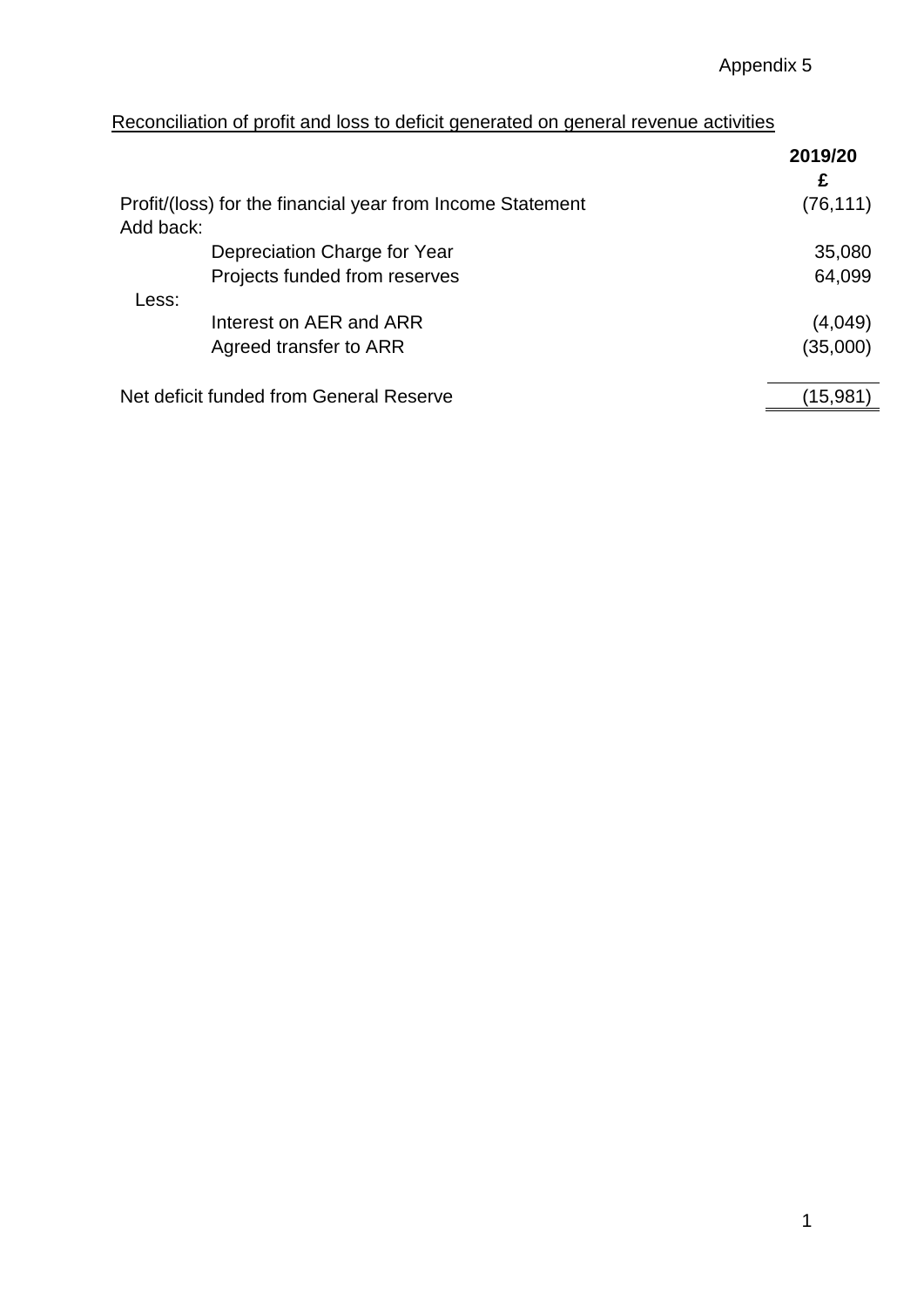| <b>River Hamble Harbour Authority</b>         |                                  |                              |                                 |                                                     |                                               |
|-----------------------------------------------|----------------------------------|------------------------------|---------------------------------|-----------------------------------------------------|-----------------------------------------------|
| <b>Management Accounts</b>                    | 2020/21                          |                              |                                 |                                                     |                                               |
|                                               | <b>Original</b><br><b>Budget</b> | <b>Adjustm</b><br>'ents      | <b>Revised</b><br><b>Budget</b> | Q <sub>1</sub><br><b>Forecast</b><br><b>Outturn</b> | <b>Outturn</b><br><b>Forecast</b><br>Variance |
|                                               | £'000                            | £'000                        | £'000                           | £'000                                               | £'000                                         |
| <b>EXPENDITURE</b>                            |                                  |                              |                                 |                                                     |                                               |
| <b>Staff Related</b>                          |                                  |                              |                                 |                                                     |                                               |
| <b>Salaries</b>                               | 445                              | -                            | 445                             | 445                                                 |                                               |
| <b>Past Pension Contributions</b>             |                                  | -                            |                                 |                                                     |                                               |
| Training                                      | 5                                | -                            | 5                               | 5                                                   |                                               |
| <b>Professional Subscriptions</b>             | $\overline{2}$                   |                              | $\overline{2}$                  | $\overline{2}$                                      |                                               |
| <b>Sub-Total Staff Related</b>                | 452                              | $\blacksquare$               | 452                             | 452                                                 |                                               |
|                                               |                                  |                              |                                 |                                                     |                                               |
| <b>Premises</b>                               |                                  |                              |                                 |                                                     |                                               |
| Rent / Rates                                  | 25                               | $\qquad \qquad \blacksquare$ | 25                              | 25                                                  |                                               |
| Electricity                                   | $\overline{2}$                   |                              | $\overline{2}$                  | 2                                                   |                                               |
| Gas                                           | 1                                |                              | 1                               | 1                                                   |                                               |
| Water / Sewerage                              | 1                                | $\overline{\phantom{0}}$     | 1                               | 1                                                   |                                               |
| Repair & Maintenance                          | 1                                |                              | 1                               | 1                                                   |                                               |
| <b>Burglar Alarms / Security</b>              | 1                                |                              | 1                               | 1                                                   |                                               |
| <b>Sub-Total Premises</b>                     | 31                               | -                            | 31                              | 31                                                  |                                               |
|                                               |                                  |                              |                                 |                                                     |                                               |
| <b>Transport</b>                              |                                  |                              |                                 |                                                     |                                               |
| Repair, Maintenance and Boat<br>Refurbishment | 3                                |                              | 3                               | 3                                                   |                                               |
| Vehicle Running Expenses (Fuel)               | 3                                | $\overline{\phantom{0}}$     | 3                               | 3                                                   |                                               |
| <b>Tools (including Chandlery)</b>            | $\overline{2}$                   | -                            | $\overline{2}$                  | $\overline{2}$                                      |                                               |
| Car Allowances / Staff Travel                 | 1                                | -                            | 1                               | 1                                                   |                                               |
| Insurance                                     | $\overline{2}$                   | $\qquad \qquad \blacksquare$ | $\overline{2}$                  | $\overline{2}$                                      |                                               |
| <b>Sub-Total Transport</b>                    | 11                               |                              | 11                              | 11                                                  |                                               |
|                                               |                                  |                              |                                 |                                                     |                                               |
| <b>Supplies &amp; Services</b>                |                                  |                              |                                 |                                                     |                                               |
| <b>Office Expenses</b>                        | 24                               | $\qquad \qquad \blacksquare$ | 24                              | 24                                                  |                                               |
| <b>Environmental Maintenance</b>              | 5                                |                              | 5                               | 5                                                   |                                               |
| Public Jetties & Navigational<br>Safety       | 1                                |                              | 1                               | 1                                                   |                                               |
| <b>Central Department Charges</b>             | 42                               | -                            | 42                              | 42                                                  |                                               |
| <b>Designated Person</b>                      | 10                               |                              | 10                              | 10                                                  |                                               |
| Oil Spill Response                            | 4                                | -                            | 4                               | 4                                                   |                                               |
| <b>Crown Estate Settlement</b>                | 5                                |                              | 5                               | 5                                                   |                                               |
| <b>Sub-Total Supplies &amp; Services</b>      | 91                               |                              | 91                              | 91                                                  |                                               |
|                                               |                                  |                              |                                 |                                                     |                                               |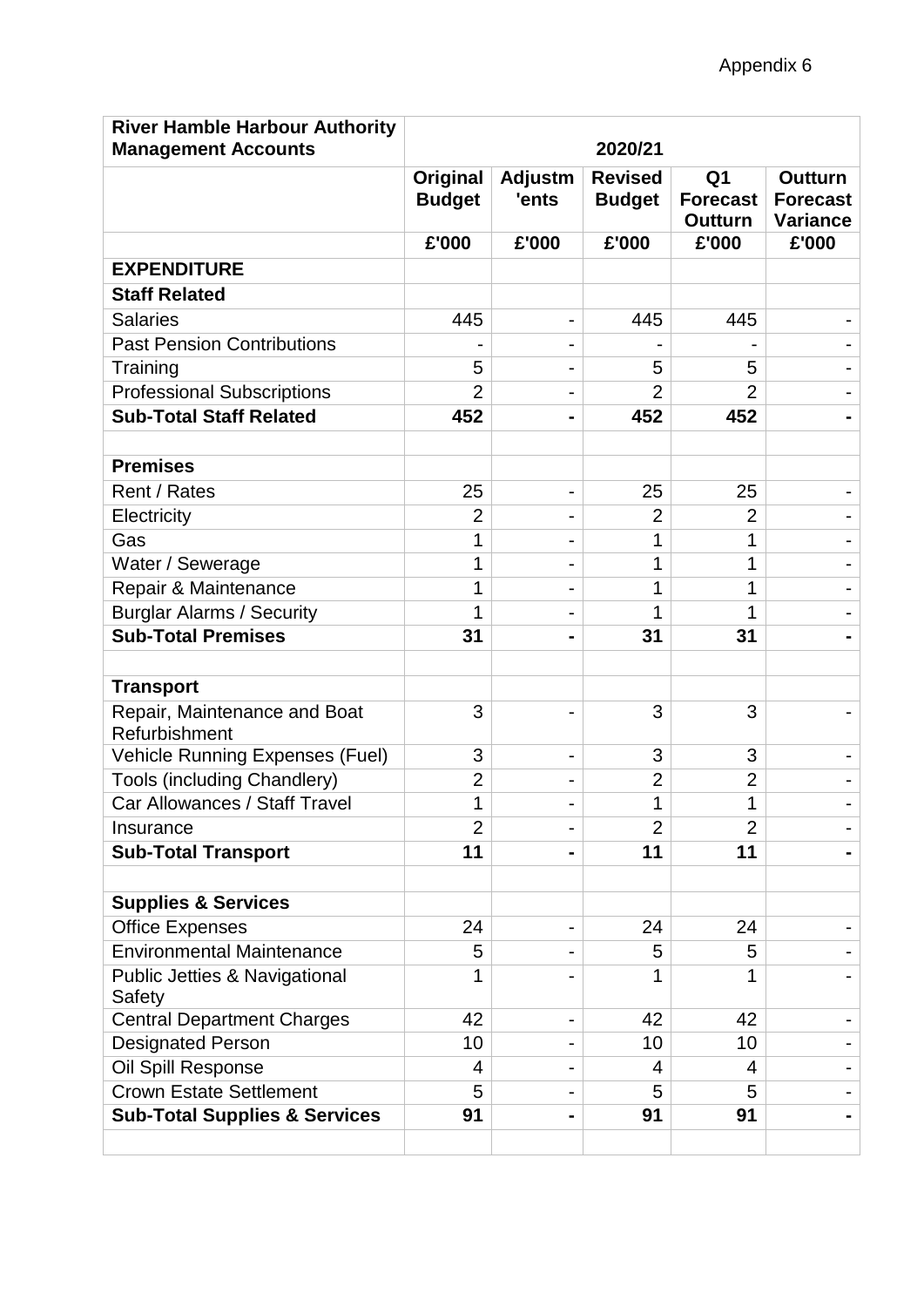|                                                   | 2020/21<br>Original<br><b>Budget</b> | <b>Adjustm</b><br>'ents      | 2020/21<br><b>Revised</b><br><b>Budget</b> | 2020/21<br>P <sub>3</sub><br><b>Forecast</b><br><b>Outturn</b> | 2020/21<br><b>Outturn</b><br><b>Forecast</b><br><b>Variance</b> |
|---------------------------------------------------|--------------------------------------|------------------------------|--------------------------------------------|----------------------------------------------------------------|-----------------------------------------------------------------|
|                                                   | £'000                                | £'000                        | £'000                                      | £'000                                                          | £'000                                                           |
| <b>GROSS EXPENDITURE</b>                          | 585                                  | $\blacksquare$               | 585                                        | 585                                                            |                                                                 |
| <b>INCOME</b>                                     |                                      |                              |                                            |                                                                |                                                                 |
| <b>Harbour Dues</b>                               |                                      |                              |                                            |                                                                |                                                                 |
|                                                   | (506)                                | (35)                         | (541)                                      | (541)                                                          |                                                                 |
| <b>Crown Estate Funding</b>                       | (69)                                 |                              | (69)                                       | (69)                                                           |                                                                 |
| Visitor Income                                    | (45)                                 | $\qquad \qquad \blacksquare$ | (45)                                       | (38)                                                           | $\overline{7}$                                                  |
| Miscellaneous Income                              | (6)                                  | -                            | (6)                                        | (6)                                                            |                                                                 |
| <b>Towing Charges</b>                             | (9)                                  | -                            | (9)                                        | (9)                                                            |                                                                 |
| <b>Other Funding</b>                              | (1)                                  | ۰                            | (1)                                        | (1)                                                            |                                                                 |
| Interest                                          | (1)                                  |                              | (1)                                        | (1)                                                            |                                                                 |
| <b>GROSS INCOME</b>                               | (637)                                | (35)                         | (672)                                      | (665)                                                          | $\overline{7}$                                                  |
|                                                   |                                      |                              |                                            |                                                                |                                                                 |
| <b>NET REVENUE FUNDED</b><br><b>EXPENDITURE</b>   | (52)                                 | (35)                         | (87)                                       | (80)                                                           | $\overline{7}$                                                  |
|                                                   |                                      |                              |                                            |                                                                |                                                                 |
|                                                   |                                      |                              |                                            |                                                                |                                                                 |
| <b>INCOME / EXPENDITURE ON</b><br><b>RESERVES</b> |                                      |                              |                                            |                                                                |                                                                 |
| <b>Projects Funded by Reserves</b>                |                                      |                              |                                            |                                                                |                                                                 |
| <b>Asset Enhancement Projects</b>                 | 28                                   | $\overline{\phantom{a}}$     | 28                                         | 28                                                             |                                                                 |
| <b>Asset Replacement Projects</b>                 | 18                                   | -                            | 18                                         | 18                                                             |                                                                 |
| Revenue Reserve Projects                          |                                      | -                            |                                            |                                                                |                                                                 |
| <b>Expenditure from Reserves</b>                  | 46                                   | $\blacksquare$               | 46                                         | 46                                                             | -                                                               |
|                                                   |                                      |                              |                                            |                                                                |                                                                 |
| <b>Interest on Reserves</b>                       |                                      |                              |                                            |                                                                |                                                                 |
| <b>Asset Enhancement Interest</b>                 |                                      | $\overline{\phantom{a}}$     |                                            | -                                                              |                                                                 |
| <b>Asset Replacement Interest</b>                 | (3)                                  |                              | (3)                                        | (3)                                                            |                                                                 |
| <b>Income on Reserves</b>                         | (3)                                  | $\blacksquare$               | (3)                                        | (3)                                                            |                                                                 |
|                                                   |                                      |                              |                                            |                                                                |                                                                 |
| <b>NET RESERVES FUNDED</b><br><b>EXPENDITURE</b>  | 43                                   |                              | 43                                         | 43                                                             |                                                                 |
|                                                   |                                      |                              |                                            |                                                                |                                                                 |
| <b>TOTAL NET EXPENDITURE</b>                      | (9)                                  | (35)                         | (44)                                       | (37)                                                           | $\overline{7}$                                                  |
|                                                   |                                      |                              |                                            |                                                                |                                                                 |